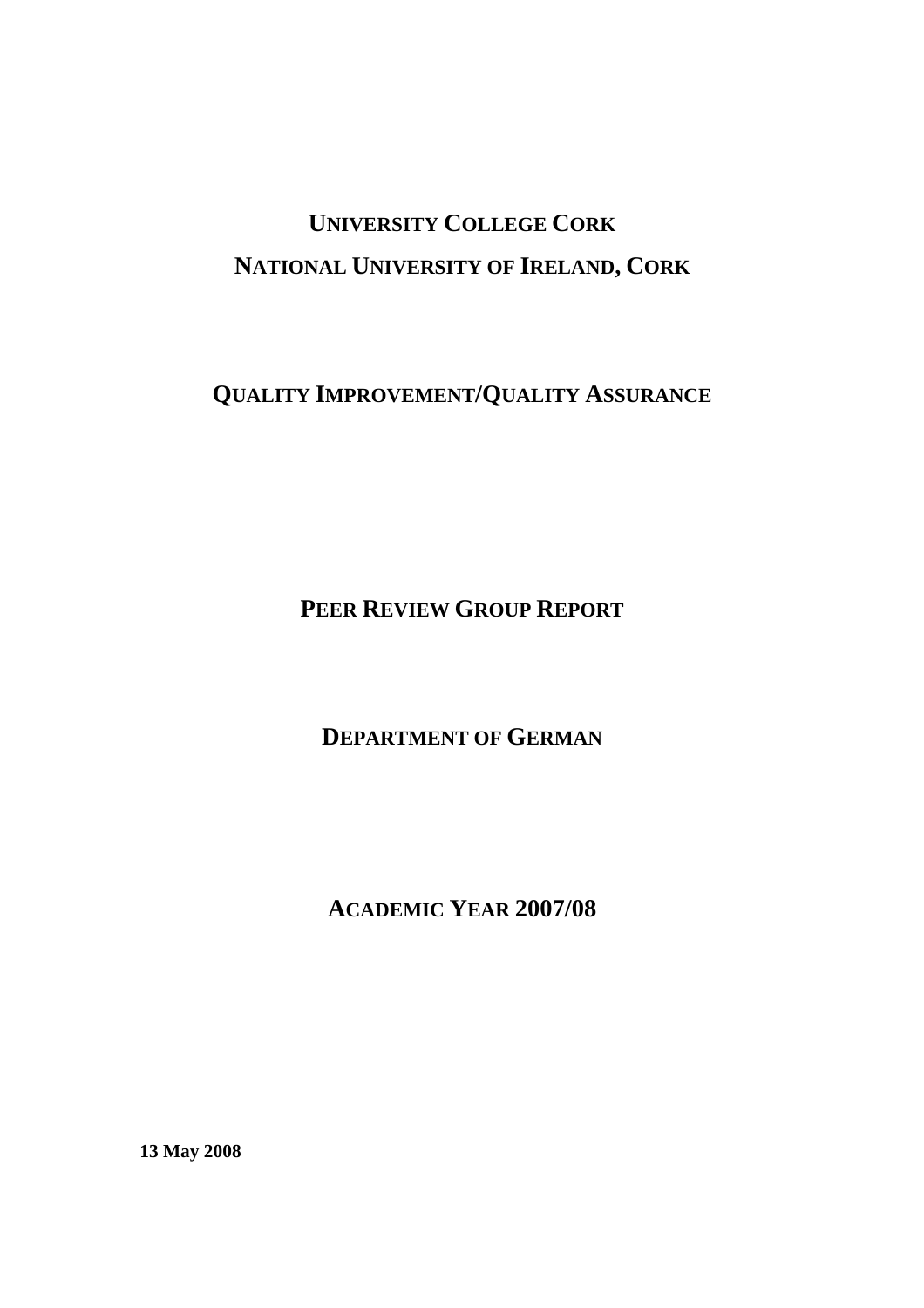#### **PEER REVIEW GROUP MEMBERS**

#### **Peer Review Group**

Professor Liliane Weissberg Professor of German and Comparative Literature, University of Pennsylvania, **USA** 

Professor Eoin Bourke, Emeritus Professor of German, NUI Galway

*(Chair)* 

Ms. Maria Lorigan Senior Inspector, Department of Education & Science, Dublin

Professor Fan Hong, Department of Chinese Studies, UCC

Dr. Sean Hammond Department of Applied Psychology, UCC

*(Rapporteur)* 

#### **TIMETABLE OF THE SITE VISIT**

The timetable for the site visit is attached as Appendix A.

The Peer Review Group noted the difficulty in fitting such a full timetable into the allotted two days. It was necessary on some occasions to split the group in order to get through the information collection process. The University might therefore consider extending quality assurance visits to three days to enable selected interviews on specific problems.

#### **PEER REVIEW**

#### **Methodology**

The Peer Review Group met on the evening before the two day review process to receive a briefing from the Director of the Quality Review Unit, discuss the Self-Evaluation Report, and to select a chairperson. Professor Eoin Bourke was duly elected as the chair. For the most part, the interviews were conducted by all members of the Peer Review Group sitting as a panel. However, on the second day of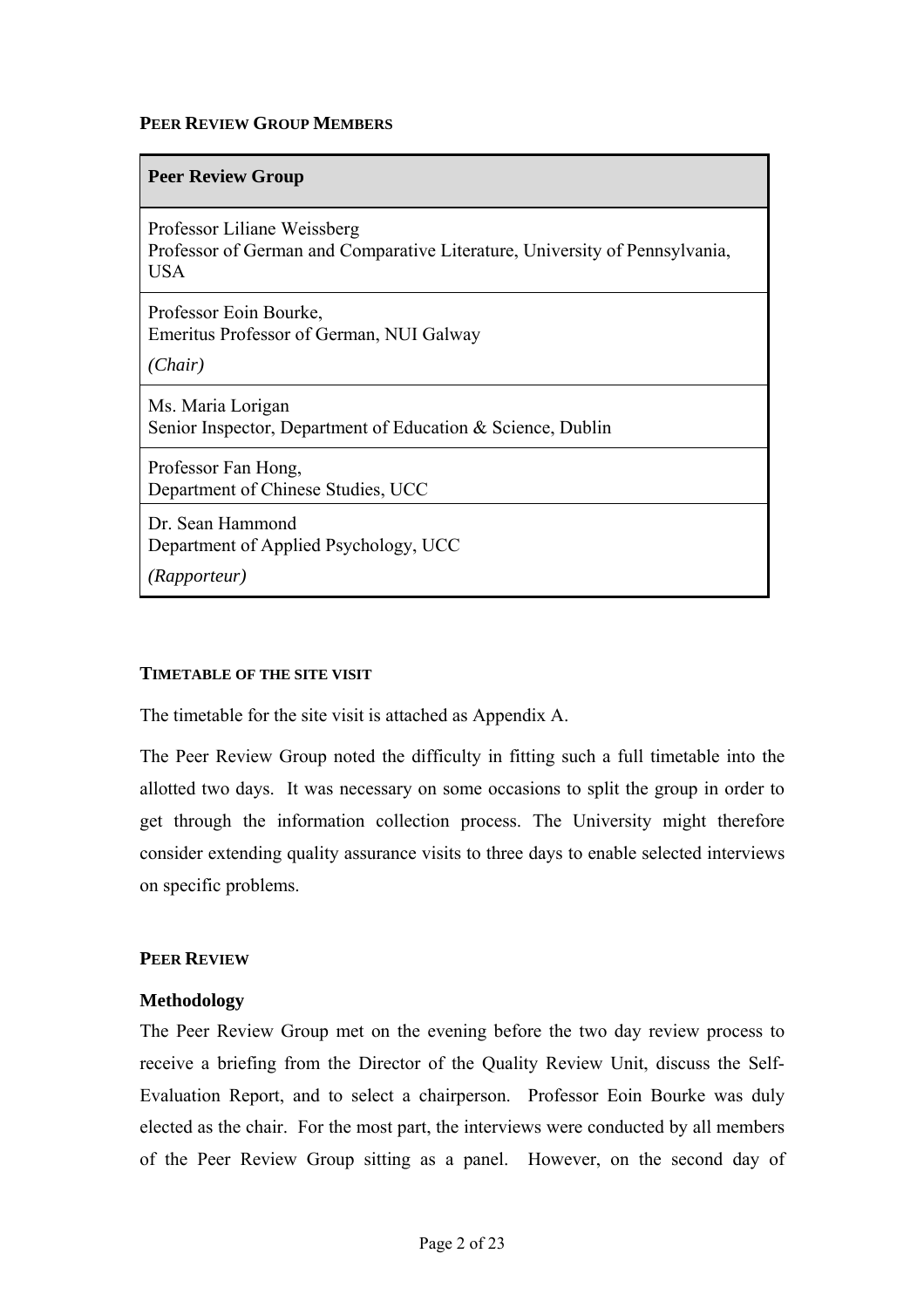information gathering the group found it necessary to divide into two parallel teams in order to accommodate the full timetable. Discussion and evaluation of information received occurred on the evening of the first day and the afternoon of the second day prior to the delivery of the verbal report to the assembled Department of German. Dr. Sean Hammond was chosen as the Rapporteur on the evening of the second day.

The information informing this report came from the Self-Evaluation Report of the German Department as well as interviews with staff and students of the Department as well as other stakeholders and members of the University Executive.

#### **Site Visit**

Not all members of the Peer Review Group were involved in the site visit to the German Department because it was felt necessary to divide into teams to get through the workload on the review timetable. Professors Bourke and Weissberg visited the Department and reviewed the facilities available. The Department was most helpful and accommodating during this visit. Professor Weissberg was then tasked with viewing the library resources and holdings and the librarian was also most accommodating and helpful.

# **Peer Review Group Report**

All members of the Peer Review Group worked on the drafting of the report and all agreed the final recommendations.

#### **OVERALL ANALYSIS**

#### **Self-Evaluation Report**

The Peer Review Group was impressed by the obvious effort and energy expended on the preparation of the Self-Evaluation Report. It was comprehensive and wellpresented. Additional materials such as the promotions video were very well received. It was clear to the Peer Review Group that all members of the Department had been involved in the production of the report.

The University has expressly stated that it values the Department of German and that it is committed to supporting the Department for the next ten years. Two new permanent academic positions have been approved by the University Management Group, thus indicating its support for the Department. These are in addition to the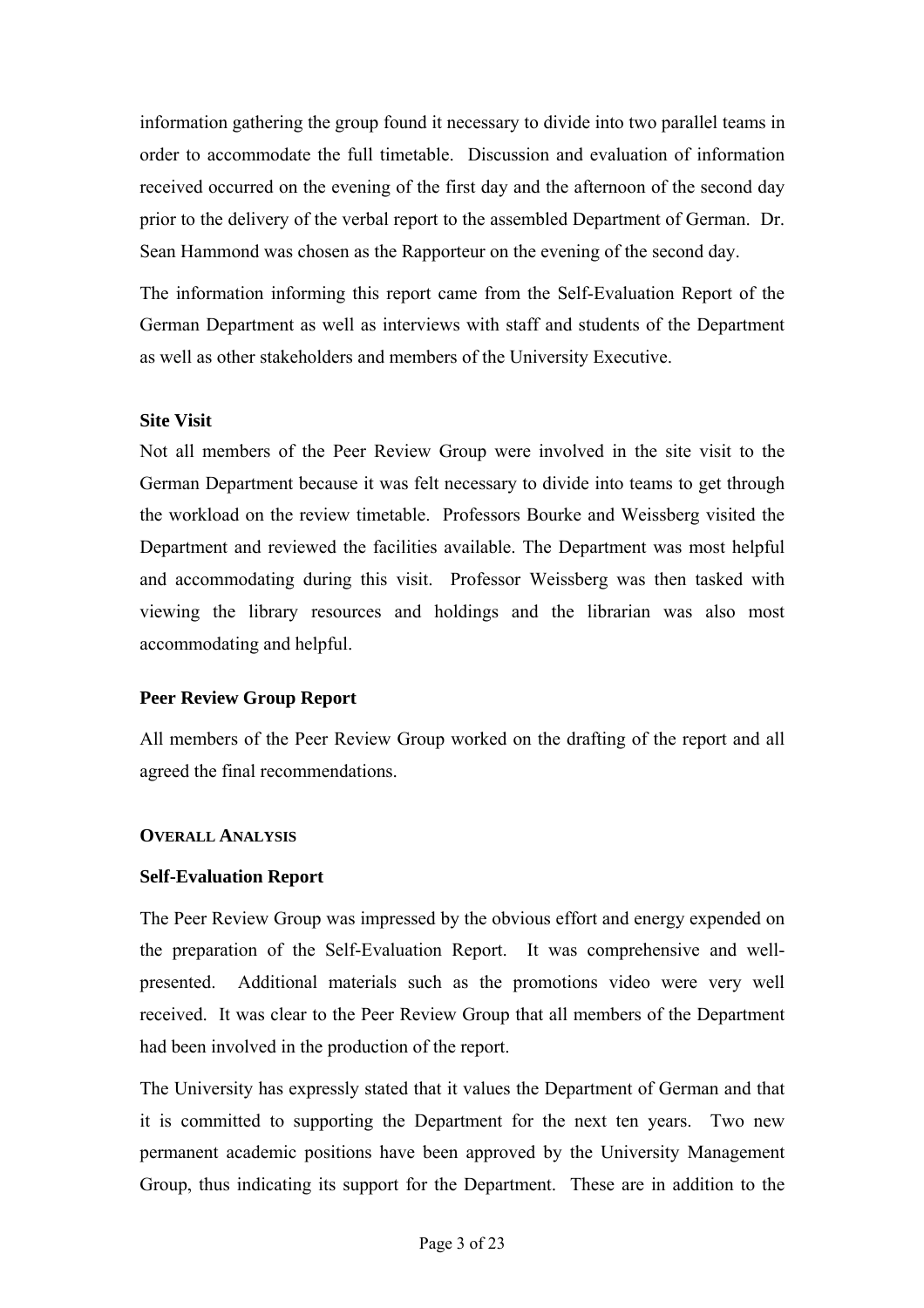two permanent academic staff and the four College Language Teachers, already in post. There are two Executive Assistants based in the Department and it was clear that the Department could not operate smoothly without their hard work.

# **SWOT Analysis**

The Peer Review Group reviewed the SWOT analysis and agreed with much of what was stated in the Self-Evaluation Report. In particular, on the basis of the visit, the Peer Review Group endorsed the following statements taken directly from the SWOT analysis report:-

# **Strengths**

- In the analysis, the fact that a mission statement is in place, as well as a newly developed MA-programme were identified as strong points.
- In general work is carried out smoothly and cooperatively, in particular the coordination of the language programmes functions very well due to very efficient and productive work by the language staff. There are a variety of communication channels within the Department as well as regular staff and committee meetings. The Department is perceived by staff as a safe environment due to a generally positive attitude, and good collegiality.
- There was widespread consensus that there is a high level of commitment and dedication among the Department's well qualified staff. A further strong point is that the Department allows staff the freedom to expand their teaching and research beyond their immediate area of expertise. However, although staffmembers have a wide range of skills, there is not enough time to develop them.
- One of the greatest strengths of the Department is its friendly, approachable, helpful and respectful staff. As students' questionnaires state, there is a very positive interaction between students and staff. A generally good, collegial atmosphere and a strong sense of identity among staff prevail within the department. Staff members are cooperative and supportive of each other, in particular of new staff. The Academic Staff questionnaire in Appendix L of the Self-Evaluation Report indicates a high rate of commitment and provides an excellent discussion document for building a vibrant future.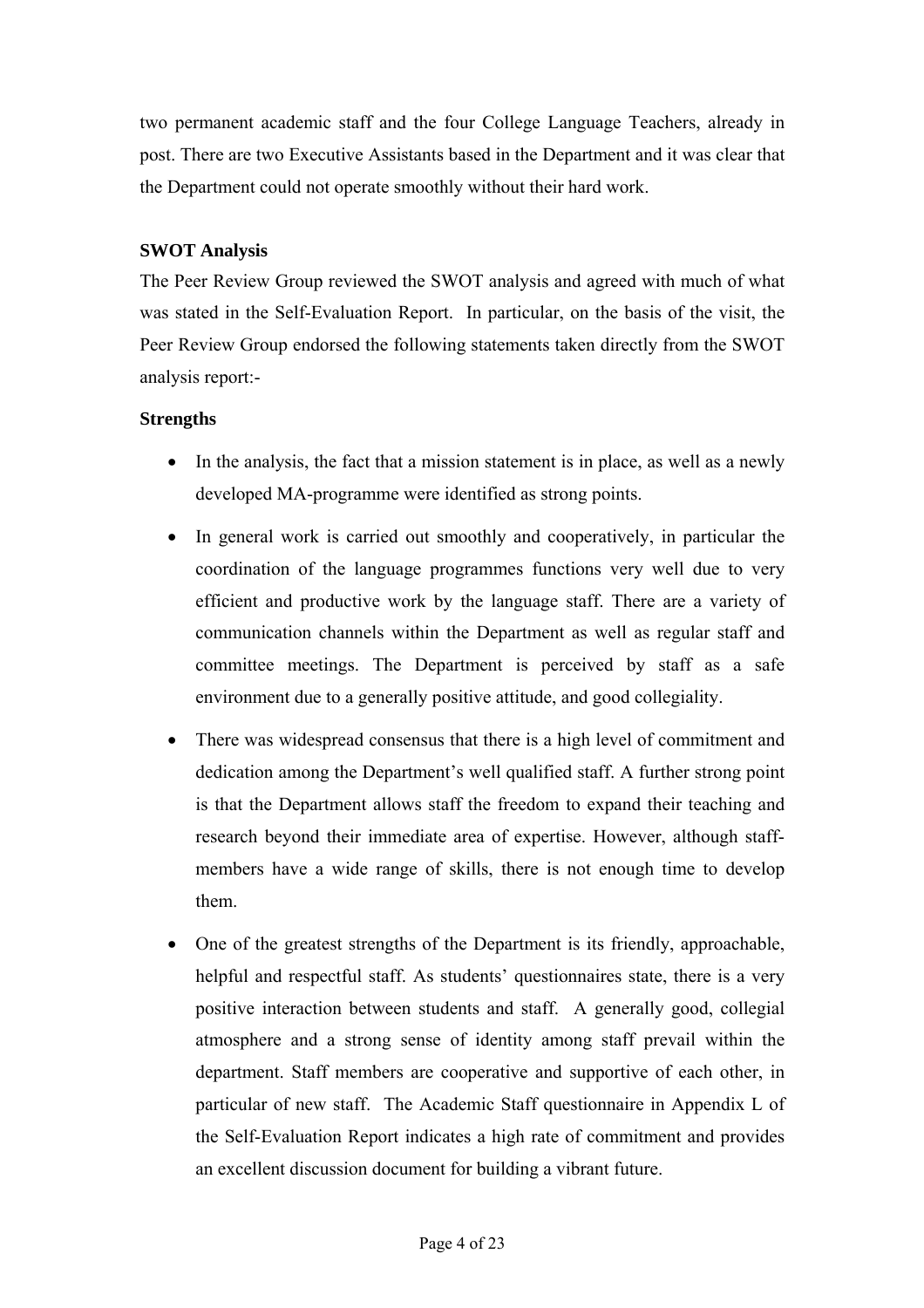### **Weaknesses**

- It was agreed that there is a need for the establishment of a committee to develop a strategy. Furthermore, the mission statement needs to be opened up for discussion and a written plan, incorporating common goals, should be drafted and mechanisms put in place for monitoring the success of the strategy.
- There appears to be a need for a clearer definition of the different roles (e.g. coordinator) and the responsibilities allocated to those roles to avoid varying understandings of who is expected to deal with which tasks and questions.
- The non-permanent status of many members of staff was identified as a problem as it may influence commitment and morale and furthermore creates a lack of continuity. This situation creates, in many part-time staff, the sense of being exploited. There is also a shortage of permanent lecturing staff, especially in areas of specialisation such as Law and Commerce. This places heavy demands on those staff-members teaching the courses in these areas, and it is felt by staff that students should have the right to accredited experts. It is regretted that there are insufficient resources for desired staff development courses.

# **Opportunities**

- Change of President and University structures (schoolification), role of Department within University
- EU developments: EU policy and funding (incl. Socrates and Erasmus), Bologna agreement
- Government policy on education (modern languages, Irish)
- Technological innovation Blackboard, PowerPoint, e-mail, multi-media, 2012 digital TV and therefore more learning opportunities

# **Threats**

• Sociocultural factors such as image / perception of foreign languages / German / Germany in Irish society, values, expectations and approach of students changing (commodification of education, "performance culture", culture of work)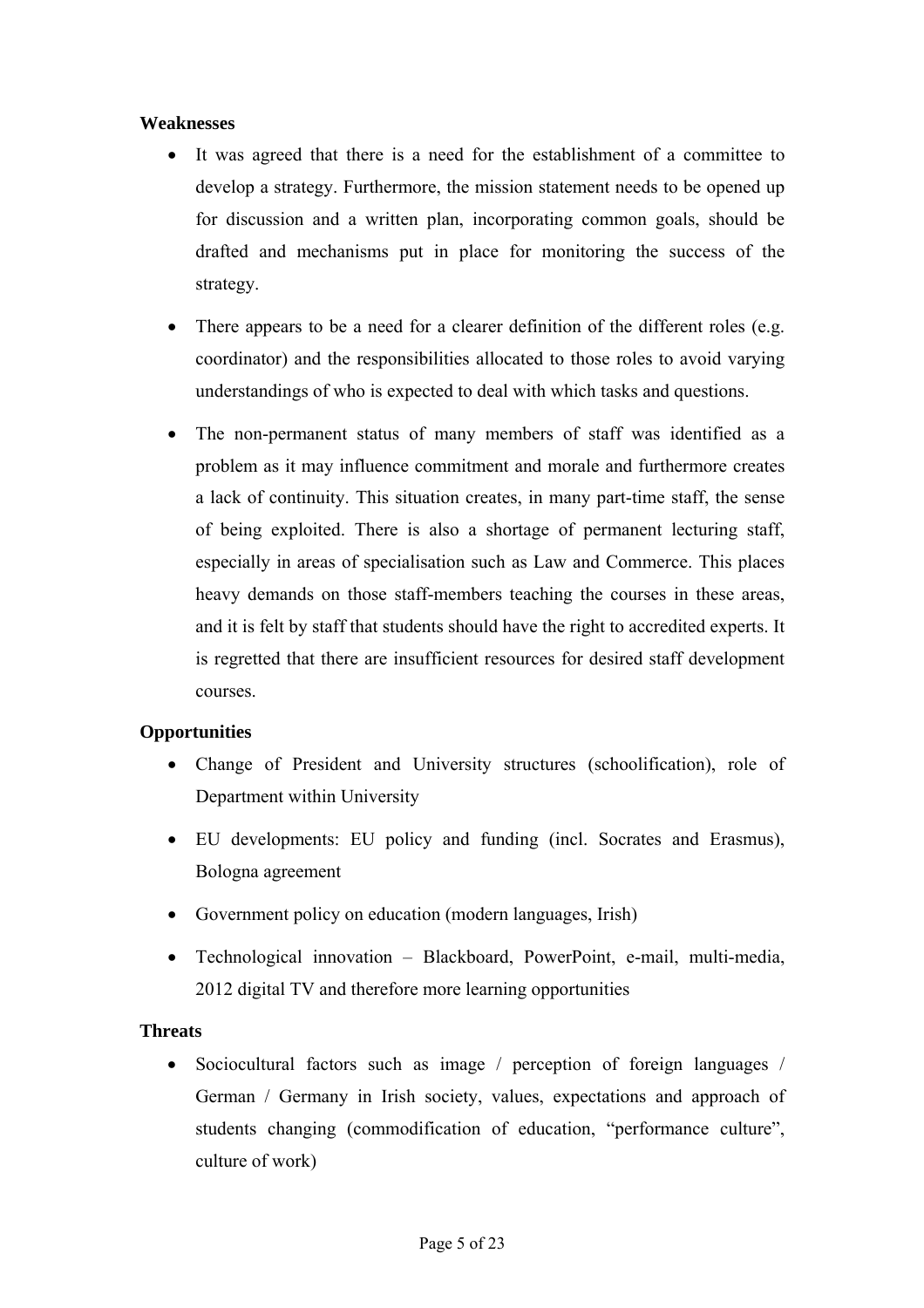- Economic factors such as languages not perceived in the current economic climate as money/income generators and uncertain job prospects for German students
- University factors such as the HR 'metastructure' (mushrooming at the expense of academic side; bureaucracy, inefficiency  $\rightarrow$  consequences for local administration) and the lack of UCC support for humanities research (library) and academic travel, especially for College Language Teachers and postgraduate students
- Environmental Factors such as space and lack of it: offices (staff / postgraduate / administration); storage of books, equipment, multi-media, magazines, newspapers; room for meetings, scheduling of teaching in distant venues, parking
- Finding time / resources to up-skill, inadequate training and backup, inadequate supply for technological resources (hardware and software vital for teaching development), stress levels, workloads

The Peer Review Group endorsed the conclusions of the SWOT that the following elements should be part of future strategic thinking:

- PR/ image of German Department
- Raising the profile of the subject
- Space and resources
- Improving the departmental infrastructure
- Generating funding for staff development, postgraduates, research, materials / resources
- Student recruitment (undergraduate / postgraduate)

# **Benchmarking**

The German Department benchmarked itself against the German Department at the University of Bristol in the UK. The decision to use Bristol was based upon comparable size in terms of student numbers and study programmes being offered as well as personal knowledge of the Department through the activities of one of the UCC staff. The UCC German Department was clearly less well resourced that its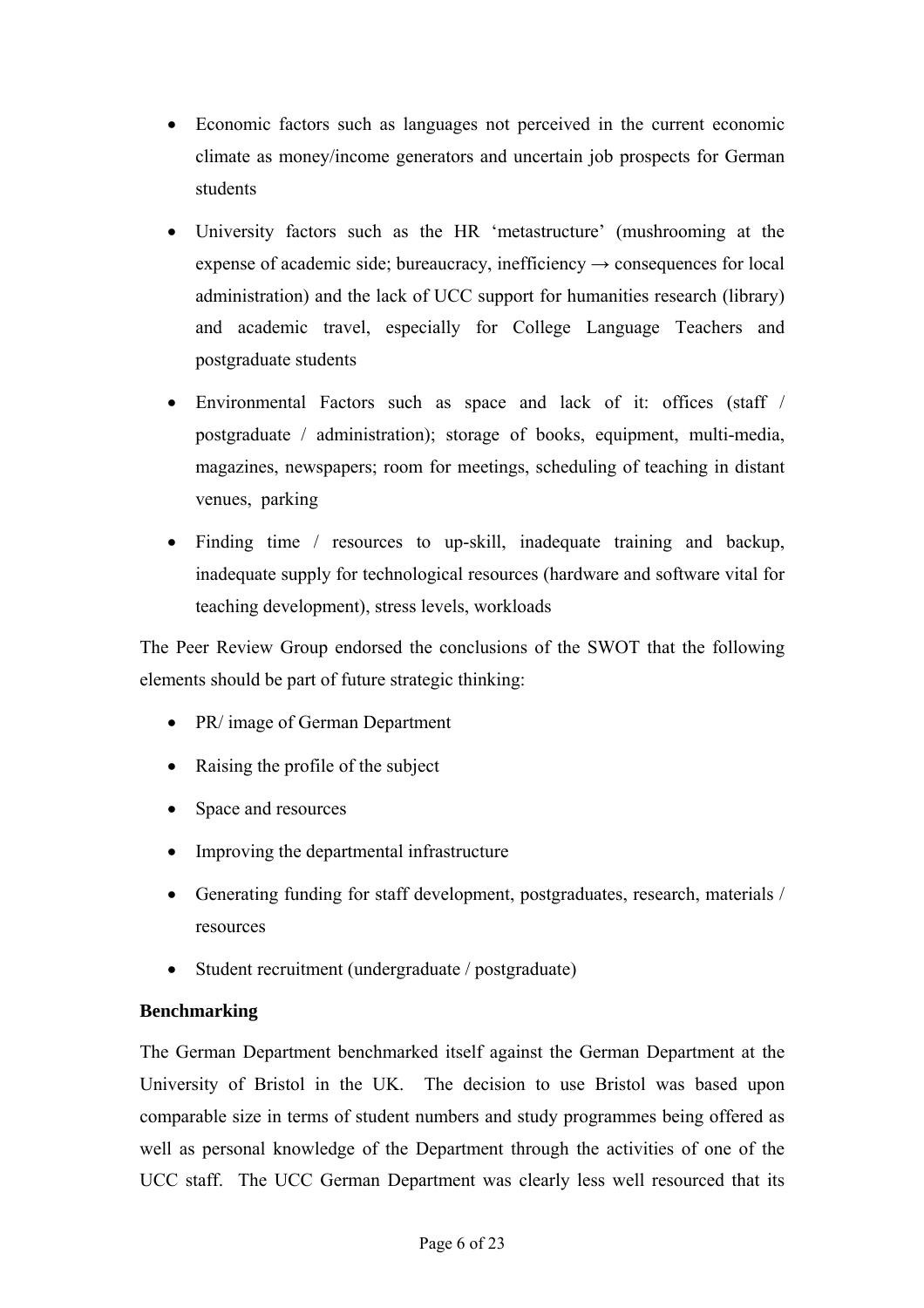Bristol equivalent although language teaching capacity appears on a par. In terms of the programmes on offer UCC outperforms Bristol. Student numbers were lower in UCC and this is a matter of some concern that appears as a leitmotiv of the report. The Peer Review Group agreed that the choice of Bristol as a benchmark was fair and reasonable.

#### **FINDINGS OF THE PEER REVIEW GROUP**

The Peer Review Group was very impressed by the German Department. Its productivity is of a very high standard. All three members of full-time lecturing staff are to be commended for their obvious diligence and involvement in research and course development. The college language teachers clearly add to the intellectual rigour of the department and many are research active above and beyond the requirements of their contracts. Together with highly productive lektorinnen, partfunded by the German and Austrian governments, the members of the department clearly evince enthusiasm for their discipline and a high measure of collegiality, all of which adds immeasurably to the intellectual life of the University. The Head of Department in particular must be commended on his role in fostering the team spirit displayed by the Department under challenging circumstances.

There is no doubt that the German Department is facing challenges. There has been a decline in students taking the subject over the last few years and this has adversely affected the full-time equivalents available to the Department. It should be made clear that this is consistent with other such Departments in Ireland and the UK, and is not a reflection of the excellent standing and quality of the staff in German at UCC. The Peer Review Group were gratified to note that the University recognises the necessity of maintaining a good German Department and has undertaken a ten-year programme of support starting with the allocation of two new lecturing posts. Both the Head of College of ACSSS and the Registrar of the University expressed their interest in supporting the Department. Nevertheless, members of the Department do feel under threat because it has been made clear to them that they must keep the student numbers at a sustainable level. The Peer Review Group noted a sense of anxiety and defensiveness in staff but it was also clear that they are prepared to view the challenges facing them as opportunities for development.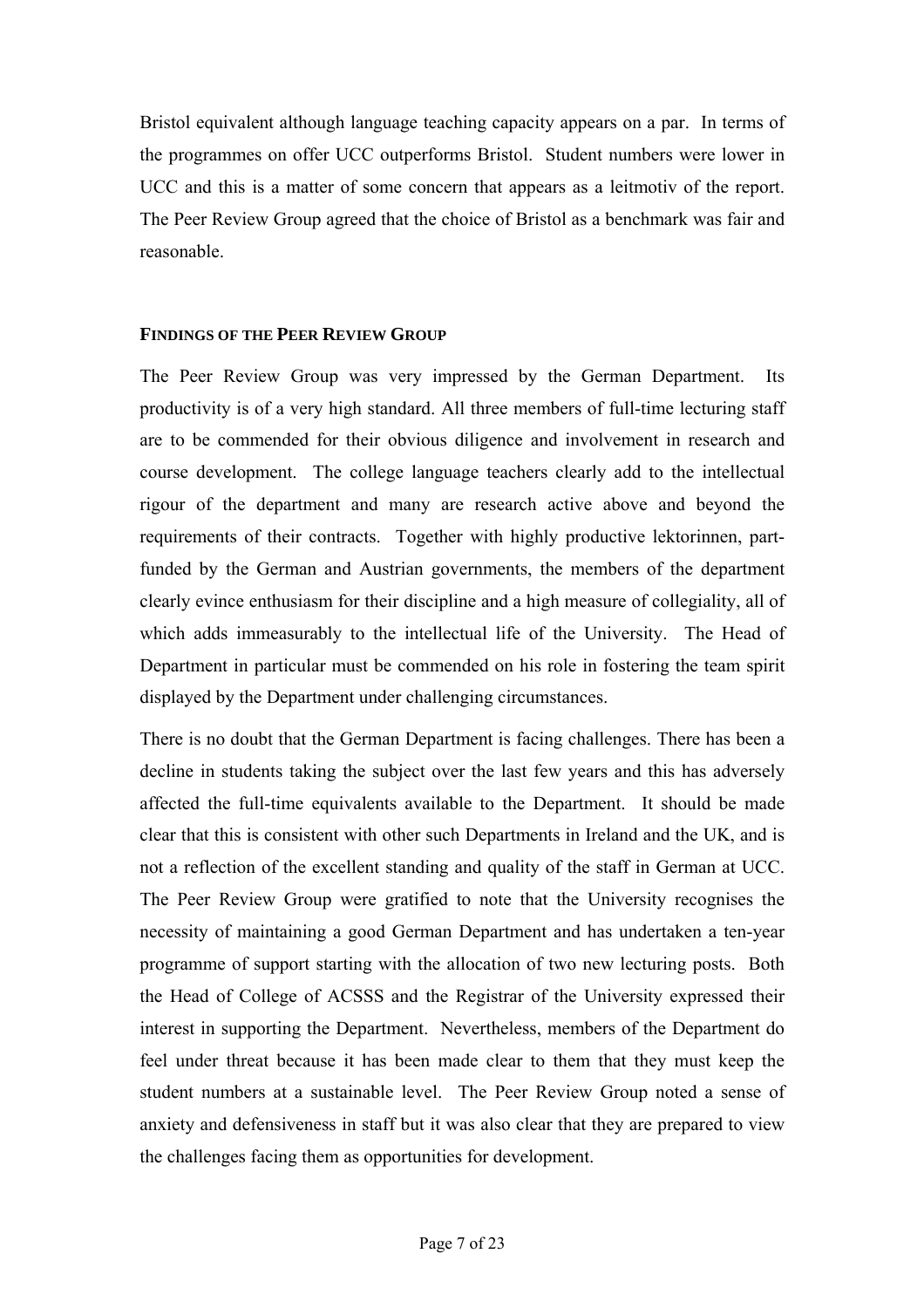### **Department Details**

The Department of German is currently comprised of three full-time academic staff, one senior lecturer (Head of Department) and two lecturers (one senior lecturer on a temporary contract that terminates in the summer of 2008 and one permanent lecturer). In addition the Department has two Lektorinnen posts funded in part by the German and Austrian government and four permanent College Language Teachers. In the academic year 2007-08 one of these College Language Teacher posts was shared between four part-time teachers.

The Peer Review Group noted some discrepancy over estimates of the Departments student fulltime equivalents and were pleased to receive clarification on these as an addendum following the visit. The total student fulltime equivalents for the department are at 74.79 (61.37 from undergraduate and 13.42 from postgraduate sources). Of these the Peer Review Group noted that 25.58 (34%) of the student fulltime equivalents are due to inter-faculty collaboration with the Faculty of Commerce (12.83) and the Faculty of Law (12.75).

The Department has an involvement in three Masters level programmes (one being its own MA in German Studies) and one Higher Diploma. Currently, the Department is responsible for two full-time PhD students one of whom is pursuing his/her degree in Drama and Theatre Studies.

#### **Department Organisation & Planning**

The Department is small at present and as a result its organisation is fairly simple. It is clearly functioning at the moment under a benign and relaxed leadership style. However, the challenges the Department now face require a clear strategic vision and the Peer Review Group noted that there was not a well developed strategic plan.

One of the key issues for such a plan would be student retention and expansion. This will inevitably require an analysis of the different balance required between Language and Culture for students from a Commerce background and those undertaking BA in General Arts or German Studies since this is the current student constituency.

Another pressing issue requiring a strategic view is the schoolification process as this may present new opportunities for expanding the student base and rationalising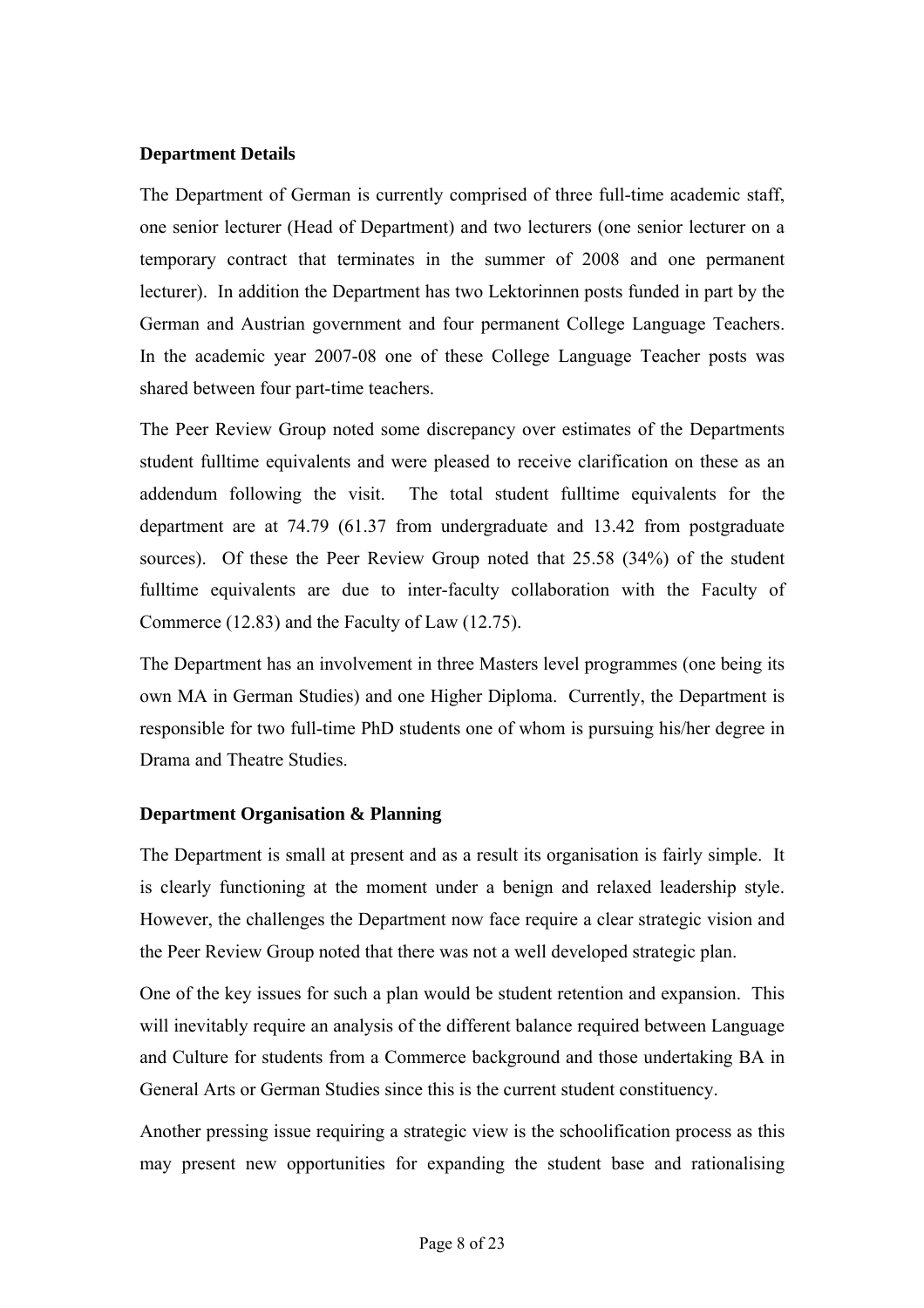resources. It was gratifying to hear from staff a positive and constructive view of this particular challenge.

# **Teaching & Learning**

The Department is to be commended for the number and range of courses on offer that include a number of interdisciplinary programmes and evening courses. The Peer Review Group was also impressed with the Department's efforts to introduce greater self-directed learning.

That said, a number of concerns were raised and the most compelling concerned the teaching of German on the BComm (International) programme. Students as well as stakeholders expressed the need for more 'business' type courses in German with an emphasis on language and commercial culture. The Peer Review Group noted that developments have been made to fill this need and that these efforts have been well received. Nevertheless, they do not appear to have gone far enough and there was a clear sense of dissatisfaction with the paucity of 'commerce relevant' material. Given the relatively high proportion of student fulltime equivalents that currently come from commerce students (estimated around 20% of undergraduate fulltime equivalents) this is an urgent challenge to the Department. It should also be noted that approximately the same number of student fulltime equivalents come from programmes in the Faculty of Law.

The Peer Review Group also noted that there did not appear to be a clear policy for teaching through the target language and a number of concerns were raised concerning language skill. It was noted that the number of language teaching hours was on the low side and it was felt that an expansion to a minimum of four hours per week (and preferably five) might be considered with added supervised language laboratory as compulsory, particularly at First Year Beginner's level. The Peer Review Group also observed that this issue had been raised fairly consistently in external examiners reports and advised the Department to take due cognisance of these comments. It may also be necessary to review credit assignments to allow for an increase in language skills especially for first year students.

The Peer Review Group was made very aware of the mixed language abilities, particularly in  $1<sup>st</sup>$  Year and the burden this places on language teachers. Unless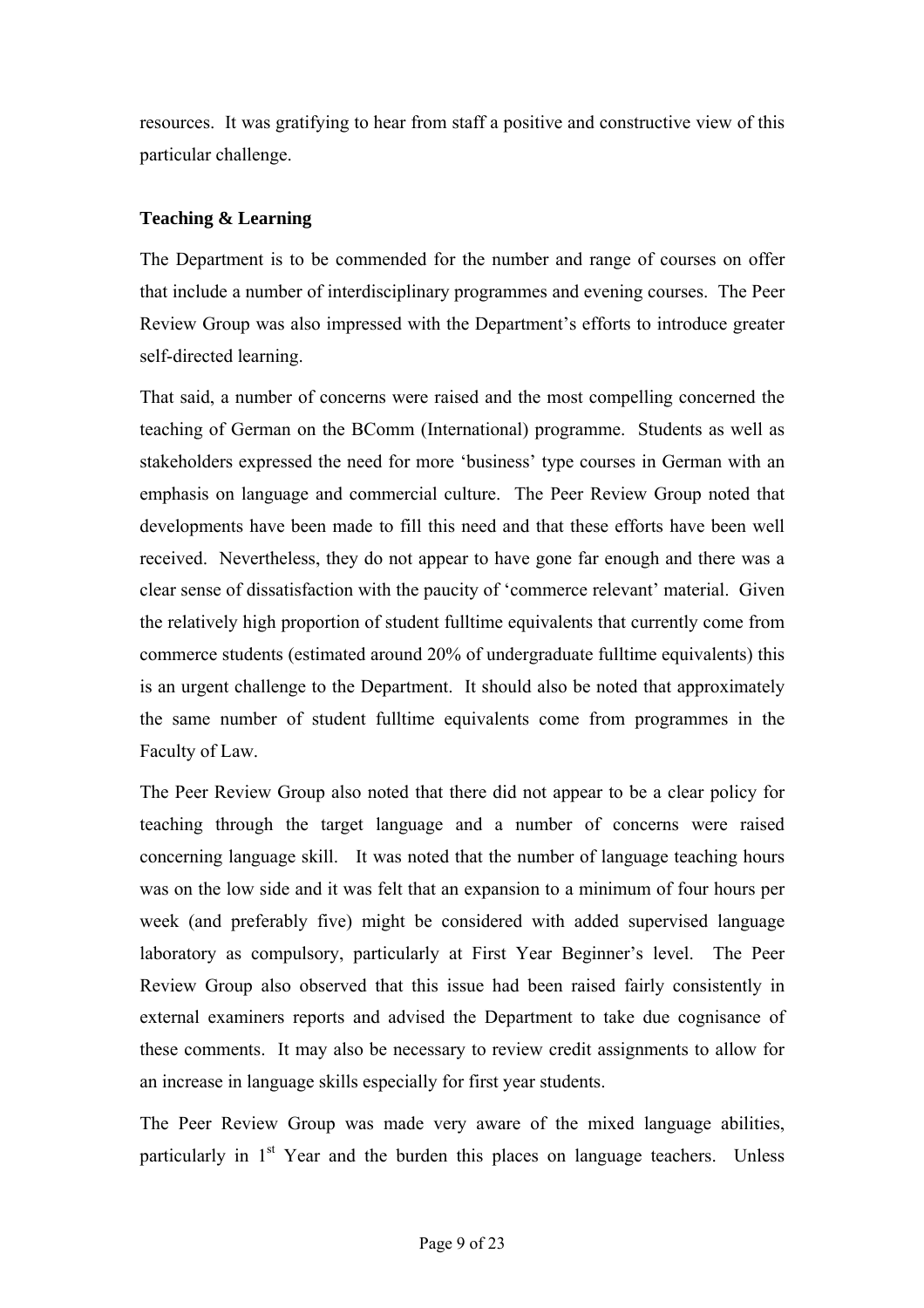managed carefully, this situation can lead to attrition and loss of motivation among students at each end of the skills continuum. The Peer Review Group heard some suggestions that this may indeed be happening.

In summary, the teaching and course provision on German Studies and culture is excellent and wide ranging. However, the language teaching may need some review and a particular area of concern is around the provision of German to the students from the Faculty of Commerce.

# **Postgraduate Studies**

Like all departments at UCC, the German Department has been asked to increase its post-graduate student numbers. Because of its strong research capability, it is well situated to attract such students. To advertise for the programme, and to attract both internal and external research funding, the staff of the Department needs to draw up a strategic plan that would include a research profile for the near future.

The establishment of an interdisciplinary Centre of Literary Studies and Media Research would provide an appropriate entity through which to apply for funding. It would also help to institutionalize the already existing reading group in literary theory, and serve as a clearing house for lectures, symposia, and workshops. The Peer Review Group suggests that the Centre would be housed in a room that would offer media access for film screenings and satellite television reception (which is important for the teaching of German as well). The Centre could become the "home" for the postgraduates in German.

Right now, the Peer Review Group sees five areas of particular strength that could be developed to attract graduate students nationwide and internationally. All of these areas would link with other programs and departments, and built on their strength as well.

# (1) Theatre and Drama

This area would include performance studies in general, and the German faculty has already begun a fruitful cooperation with the drama program at UCC. Projects here could also include more connections to the local theatres in Cork and environs.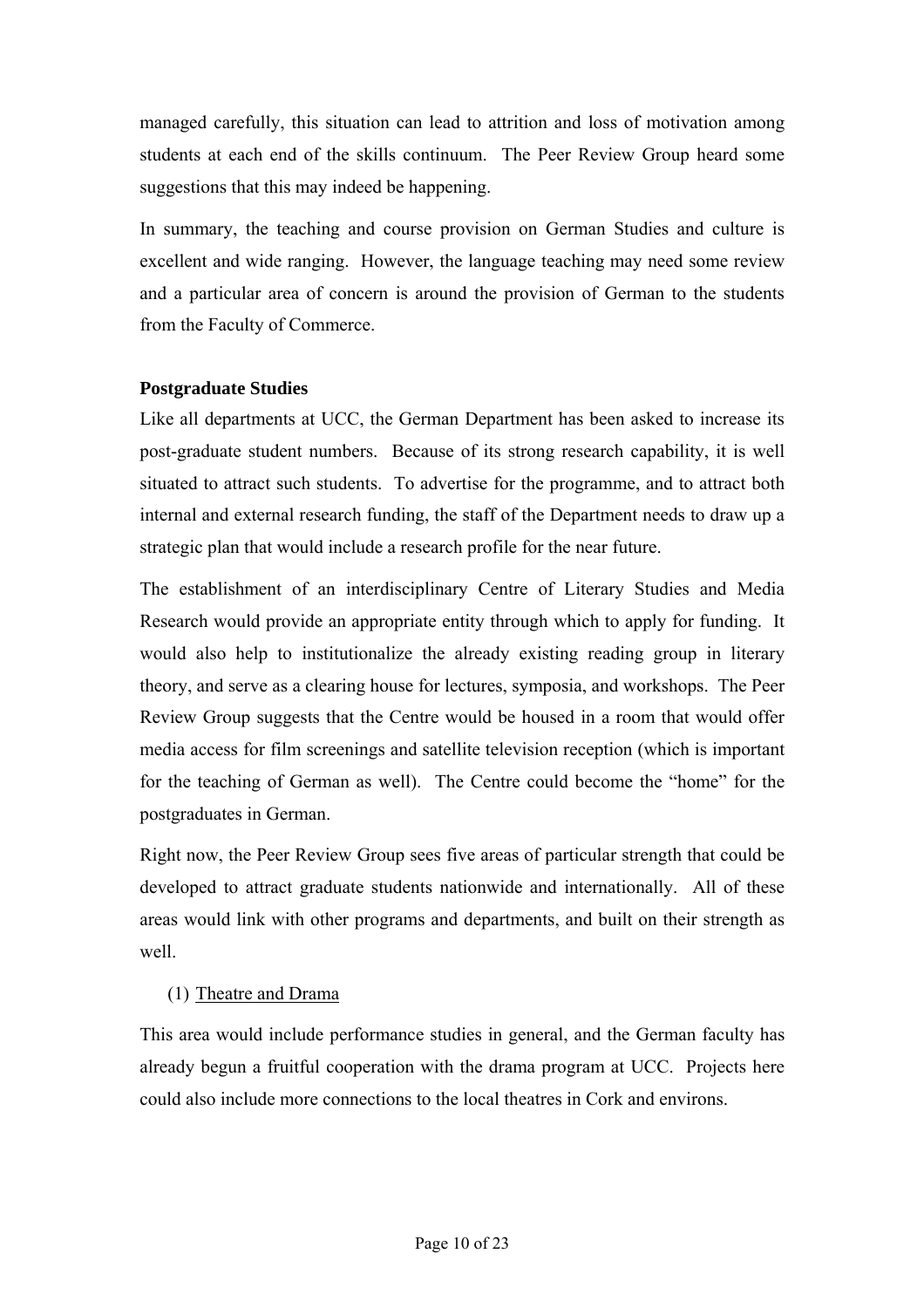# (2) Film and Media

The research by staff in the Department in this area is already very promising, and the German Department can work on closer links with the English and other foreign language departments, as well as with the Cork film festival. The German Department may consider participating in the film festival by selecting German movies for screening, and this providing a unique event for Ireland. The Department could also explore possibilities of cooperation with the TV programming initiated by UCC's program in computing.

# (3) German and English/Irish Literature and Culture

Research that combines German and English or Irish literature may be especially attractive for German students who are considering PhD studies abroad. The German Department can build on the strength of UCC's English Department and the attentive supervision in German here.

# (4) Language Acquisition and Cultural Studies

This is an area in which the German Department can cooperate more closely with the program in Education. MA degrees in this field may be particularly useful to teachers, and should be advertised to them directly.

# (5) Classical Studies and German: Ancient and Modern World

The UCC library owns a collection of classical literature that is unique to Ireland, and would be very attractive to graduate students. As staff of the Department are interested in Greek and German drama, theories of tragedy, etc., such topics should be attractive for future graduate students as well.

Right now, the Department does not have sufficient funding for graduate students, but it can encourage students to apply for funding themselves, or design research projects that would include student funding. These projects should also be developed and submitted both to internal and external funding sources, in close cooperation with the Office for Research. Further, the Department is advised to design a plan for the Centre, affiliated lecture series, workshops, and student and library support for discussion with the Development Office.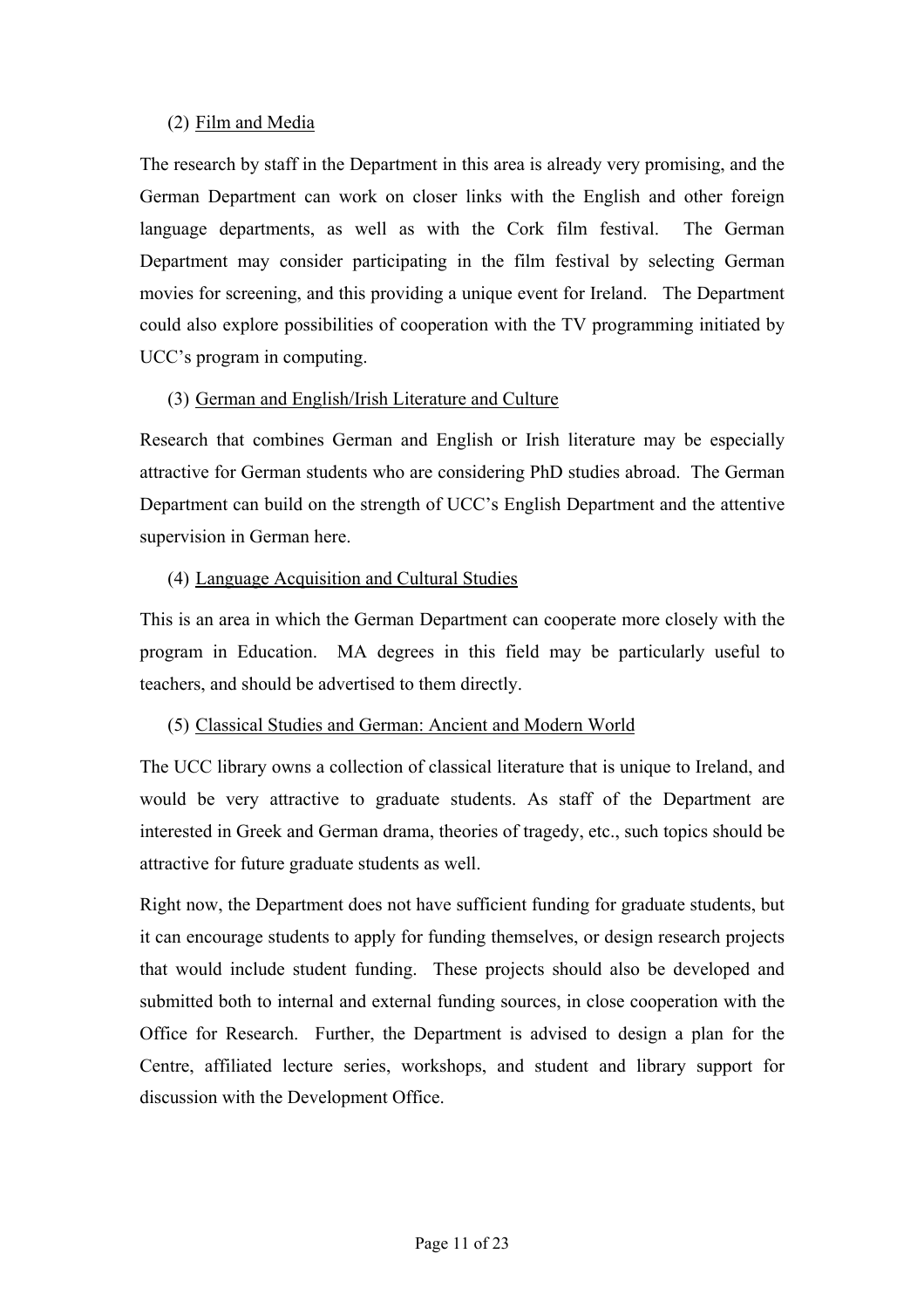#### **Research & Scholarly Activity**

It is clear that there exists something of a divide between what the University Research Office deems research active and what would be seen as such in most German Departments. There does not appear to have been a proper contextualisation of the nature of research in the humanities by the University. Use of a scientific standard for research is bound to result in poor benchmarking for humanities subjects such as German Studies. It is hoped that the University is able to evolve a strategy for properly evaluating the quality of their Humanities Departments' output.

In comparison with other German Departments nationally it is obvious that UCC has a vibrant research department with a large amount of scholarly output of various forms. The Peer Review Group particularly wish to commend the College Language Teachers, many of whom manage to be research active despite the fact that it is not part of their job description.

Nevertheless, despite their impressive research output there is not much evidence of success in receiving external research funding. The Peer Review Group encourages the staff to engage with external funding opportunities and to seek support of the Research Office with regard to possible IRCHSS and EU funds as well as internal College awards.

Given the substantial amount of multidisciplinary work manifest in the Self-Evaluation Report, the Peer Review Group suggest that the Department might consider a multidisciplinary centre for media studies and media research (French, Philosophy, Computer Sciences, etc.) to serve as a focus for research efforts and as a centre of gravity for potential post-graduate students and external funding.

#### **Staff Development**

Staffing in the German Department has been minimal for the past few years. This situation has led to obvious strain in both teaching provision and departmental administration. This situation led to a temporary lecturer having to fill the role of acting Head of Department for a period. The Peer Review Group welcomes the fact that new appointments are now promised and this should mitigate the strain.

However, the Peer Review Group was particularly concerned with the staff development of the College Language Teachers in the German Department. It was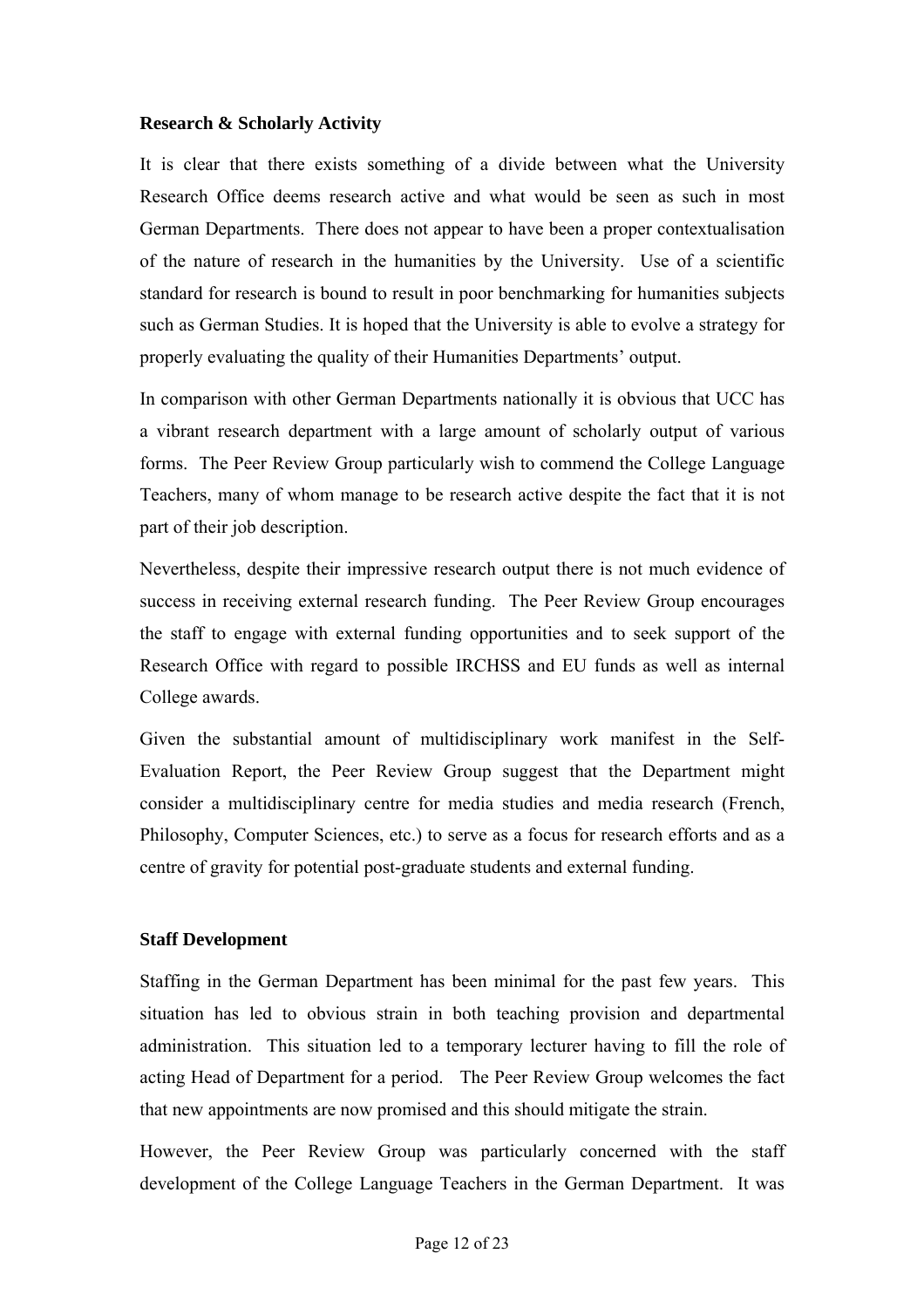very clear that these individuals perform a vital role in the Department and are very well regarded by students. In the German Department many are research active and this adds to the quality of the student experience of German. It is clear to the Peer Review Group that the role of the College Language Teachers will need to be reevaluated and this may require action at the level of the College of Arts, Celtic Studies & Social Sciences. Their classification as "administration" seems anomalous, particularly as some of them are clearly research-active and feel they have to improve their research profile for career advancement. Also, the fact that they cannot apply for sabbatical leave, as well as the lack of a promotional structure, can be very demotivating.

# **External Relations**

The German Department is very much part of the cultural life of the university with both drama and media involvement. More connections external to the university are certainly possible and hopefully, with the influx of more staff these might be explored. For example there would seem to be ample possibilities to develop relations with the Cork Film Festival and other community based opportunities. This may be facilitated by connecting with the University Development Office.

The Peer Review Group met with representatives of secondary schools in Cork and formed the impression that the German Department could make better links through open days for teachers and pupils. There was a great deal of willingness from the schools to liaise with the German Department but a sense that more could be done in this area.

In particular a number of teachers expressed an interest in the MA in German Studies but regretted the fact that it was not available in the evenings to accommodate their full-time employment. This may be a consideration for the Department to take on board.

# **Support Services**

The Peer Review Group noted that library resources were limited and could offer little support for the kind of research undertaken by the German Department, where books, rather than journal articles, are the primary sources required. This is a general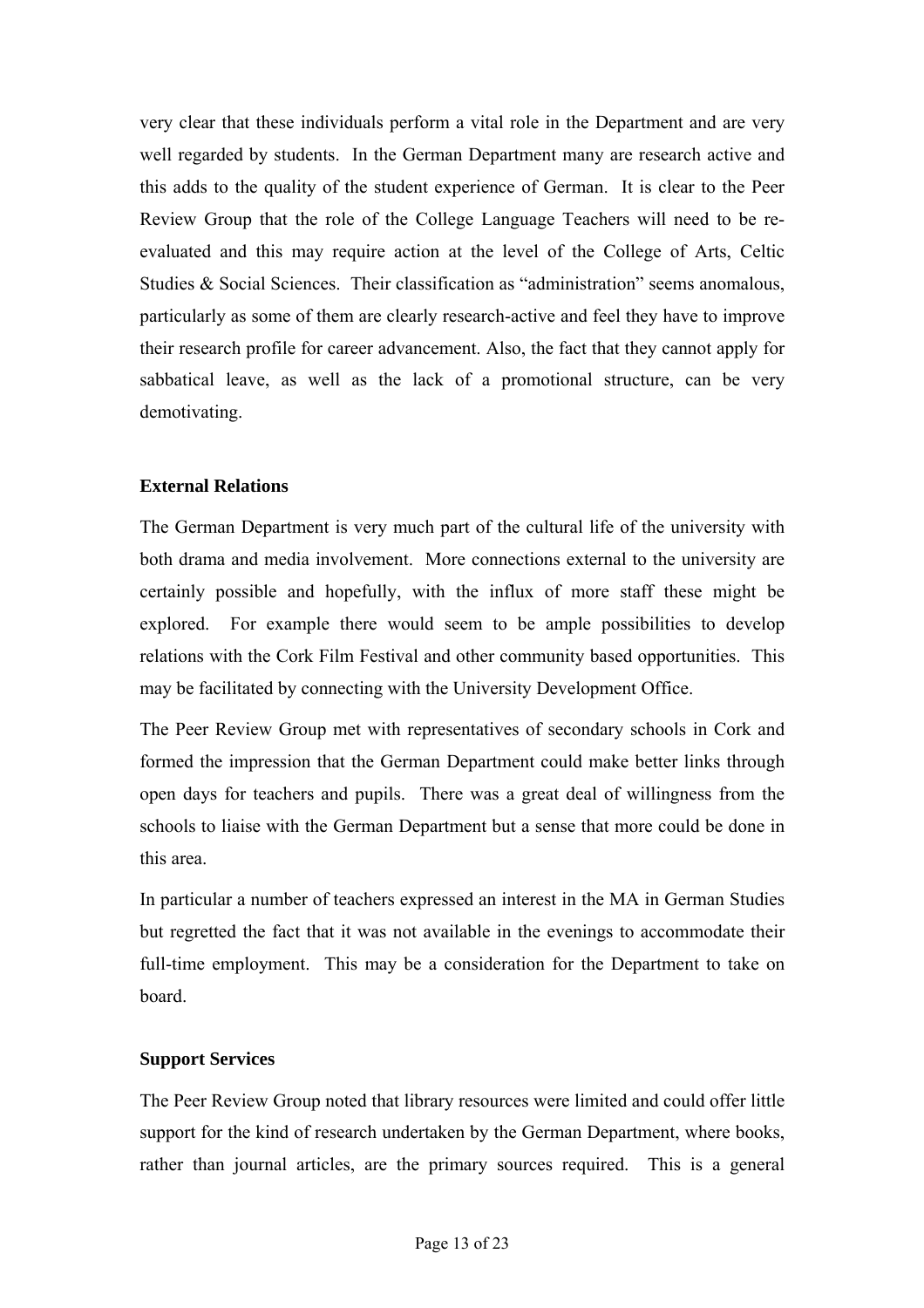problem and might be ameliorated by the German Department seeking external research funding for book purchase.

It was also noted that software accessibility on the language laboratory computers was sometimes a problem. It was unclear where the responsibility for correcting this lay but it let to some sub-optimality in the provision of language teaching.

# **Staffing**

Staffing is minimal and this has led to considerable strain. The personnel base is especially narrow when sabbatical leave and sick leave are taken into account. The new posts that are promised should ameliorate the situation somewhat but it is clear that there will be a great deal of competition within the department from temporary and part-time members of staff for the positions. It is hoped that this will not impair the good working relationships that are currently apparent.

One major issue that the Peer Review Group noted was the absence of a Chair of German. The lack of a Professor of German to promote the interests of the Department and the discipline at a high level in the University is particularly problematic in this time of challenge. However, the Peer Review Group was sympathetic with the University's position on the funding of such a post. We would strongly suggest that, as soon as resources are available, a Chair of German should be a priority.

# **Accommodation**

The Department functions in sub-optimal accommodation. The Peer Review Group noted that a room within the department, identified as ideal for a multi-media room, had been designated as general seminar room that does not serve the specific needs of the German Department. The Peer Review Group hopes that this decision could be reversed. Additionally, a chronic lack of space is hindering the College Language Teachers in the execution of their tasks. The Peer Review Group realises that space is a major problem for the university and it is incumbent on the Department to make a strong case for space to fulfil teaching needs. It is hoped that the University will look favourably on such a case given the impact the lack of accommodation appears to be having on teaching provision. Certainly, accommodation needs should be a central element of a Departmental strategic plan.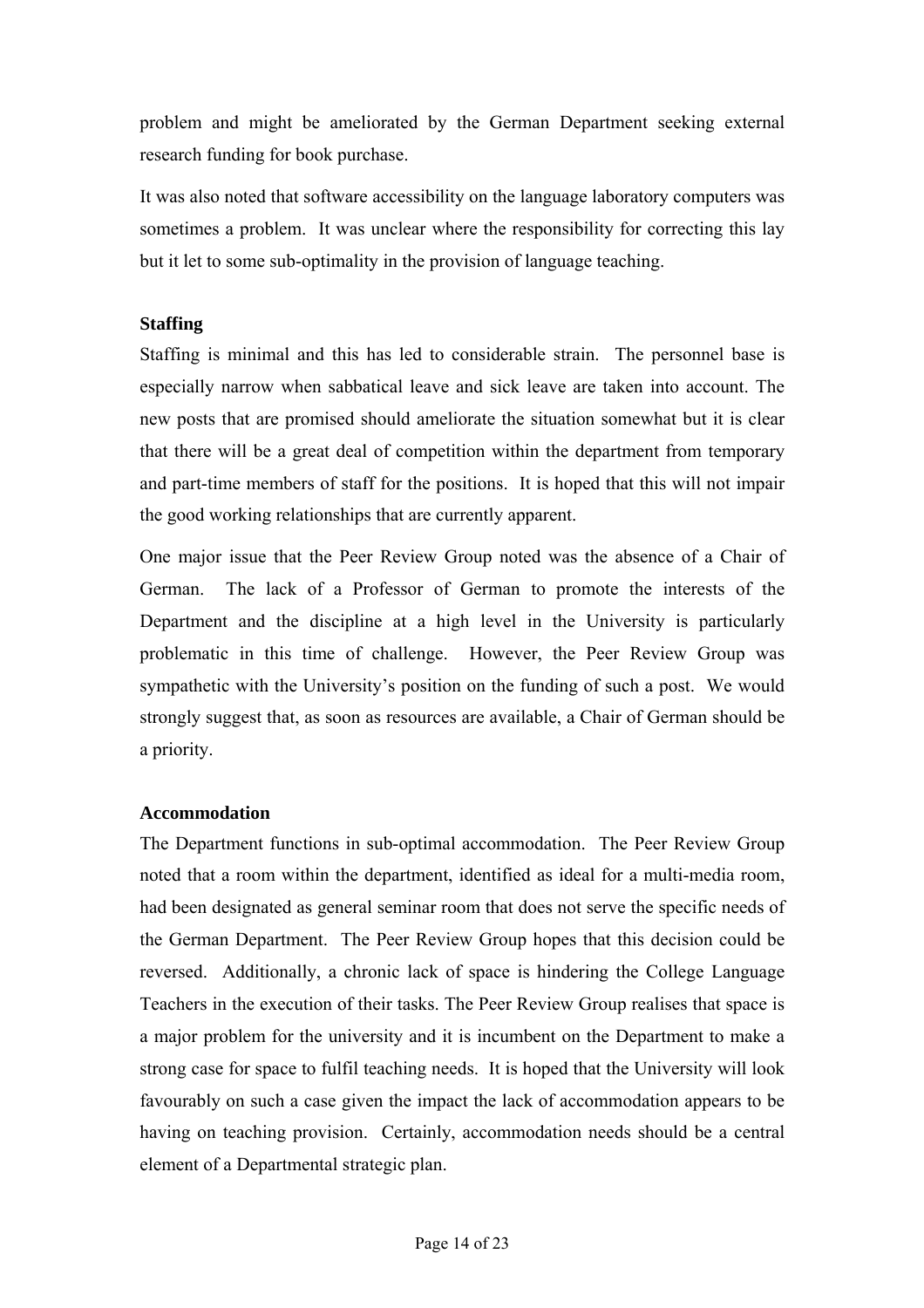#### **Financing**

The financing of the Department's activities is almost entirely through student fulltime equivalents. The University holds a position that there are currently not enough financial resources to support a Chair but nevertheless two new posts at college lecturer level are being financed from the central allocation. The Peer Review Group were told that the German Department is presently in deficit financially although it was not possible for the Peer Review Group to substantiate to what degree. It has been suggested that if the student fulltime equivalents fall below fifty the Department would lose viability.

The Department has limited funding for its research activities and this may be addressed by greater engagement in research grant applications. The Peer Review Group noted however, that with such a small staff contingent and heavy teaching commitments this is difficult to prescribe. Also, the fact that, contractually, the College Language Teachers are not deemed research active makes applications from this source difficult.

#### **Communications**

The Peer Review Group noted that while most students were voluble in support of the Department there appears to be a need for enhanced staff student communications. It was clear that there is much informal communication between students and staff but we were not able to ascertain the existence of a formal procedure for such communication.

# **Departmental Co-ordinating Committee & Methodology employed in the preparation of the Self-Evaluation Report**

The Peer Review Group would like to commend those in the German Department who coordinated the compilation of the Self-Evaluation Report. The report was full, readable and well-structured with very few omissions. In particular the additional materials such as the promotions DVD were excellent and much appreciated by the Peer Review Group.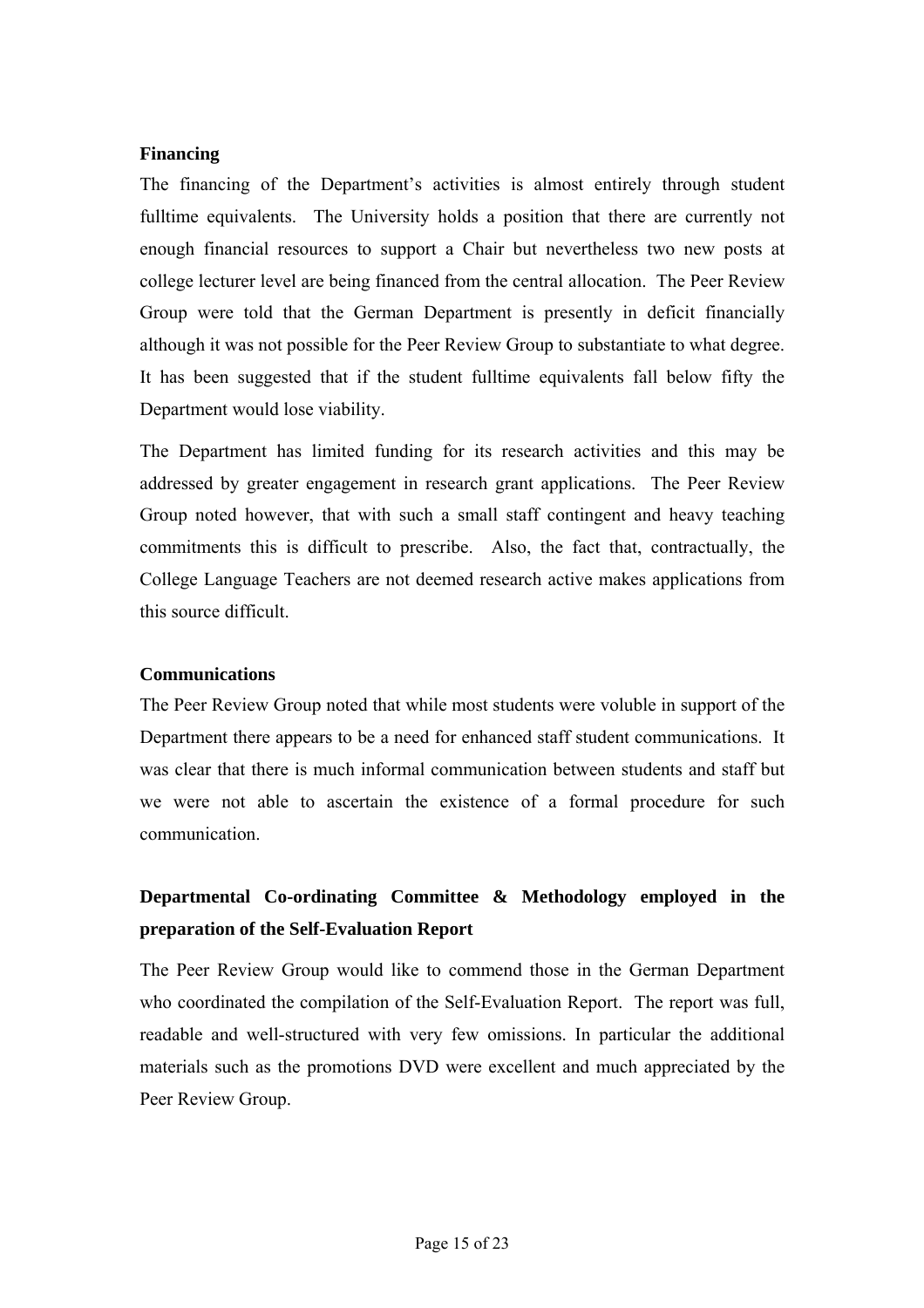#### **RECOMMENDATIONS FOR IMPROVEMENT**

The Peer Review Group carefully considered all the recommendations made by the Departmental Self Evaluation Report. The recommendations made here incorporate those of the Department with the deliberations of the Peer Review Group.

#### **Recommendations to the University**

The Peer Review Group urges the University to take cognizance of the fact that (a) student numbers have been falling not only in the German Department of UCC but rather in all German Departments of Ireland (and Britain), and that (b) there is a similar drop in numbers happening in other major foreign languages (French and Italian). If anyone is to be faulted for this, then it is surely a general and hopefully temporary shortsightedness brought about by the Celtic Tiger. The Peer Review Group is of the opinion, therefore, that the UCC drop in German student numbers should be seen in a larger context and not be ascribed to the Department's history. We have the distinct impression that the new Head and present staff are forward-looking and are already having a regenerative effect. This should soften the relative harshness of the University's attitude towards the Department and make it more supportive of its new efforts to adapt and modernize. We would like to point out that it is difficult to build up a more optimistic and upbeat atmosphere in any Department which is being given ultimata as regards student fulltime equivalent numbers and a refilling of the Chair. Economic trends often change and or go into reverse, and the Peer Review Group would find it foolhardy to do away with a discipline which has such close ties with a country that is of such significance in terms of Central European civilization and culture, is still the motor of the EU and a great economic benefactor to Ireland, and donates one staff member to each German Department in Ireland. Austria's helpfulness in this regard should also be taken into account. With regard to the Chair the Peer Review Group feels that it should be refilled at the earliest possible opportunity, as a department without a professorial head is relatively voiceless in university structures. If the Department takes on the recommendation of gearing the German course for commerce students towards the students' express needs and designing it as a "Language for Specific Purposes" course, we feel that the University should also respond with an expressly positive and favourable attitude.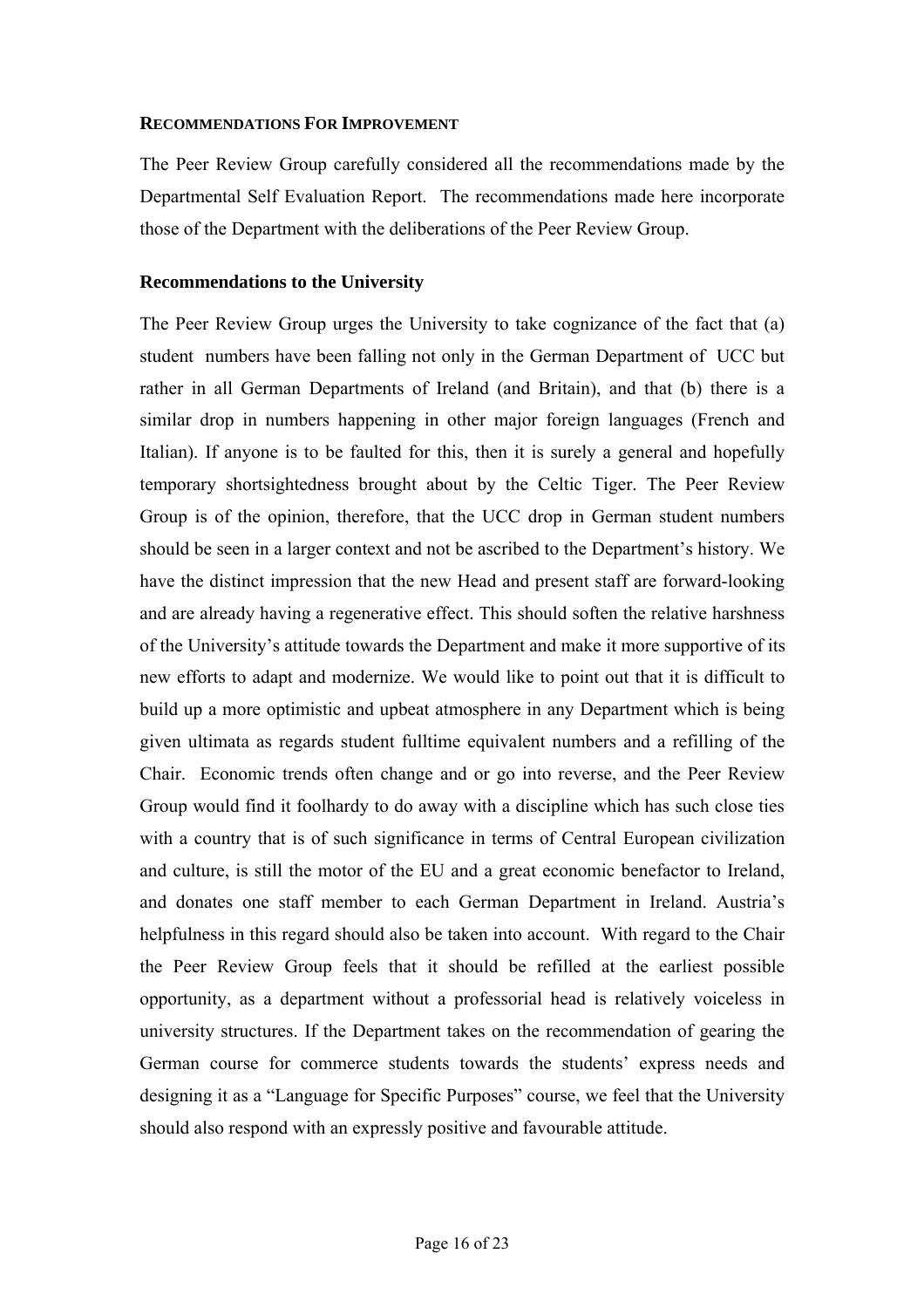### **Specific recommendations to the University are**:-

- The Peer Review Group strongly endorses the recommendation in the Self-Evaluation Report regarding the need for a media room. The media room should have a facility for German satellite TV programmes and film screenings. These media are essential for language learning as well as being fully commensurate with the research orientation of the department.
- The Chair of German should be replaced when resources permit.
- The Language Laboratory facilities should be reviewed and upgraded.
- That there is a review and re-evaluation of the role of the College Language Teachers in the University with particular reference to career development and retention.
- The University would be well advised to look closely at the criteria applied to the research status of Humanities departments in general. The simple transparency of a science based model does not apply in the context of most humanities departments.

# **Recommendations to the German Department**

#### *Strategic Plan*

- The Department should develop a clear strategic plan that will include reference to:
	- o Schoolification
	- o The identity of the Department (e.g. the tension between applied (i.e. language, commerce) and academic (i.e. literature, critical analysis)).
	- o Funding opportunities
	- o Space needs and requirements
	- o Staffing
	- o Identification of research areas that are attractive to postgraduate students.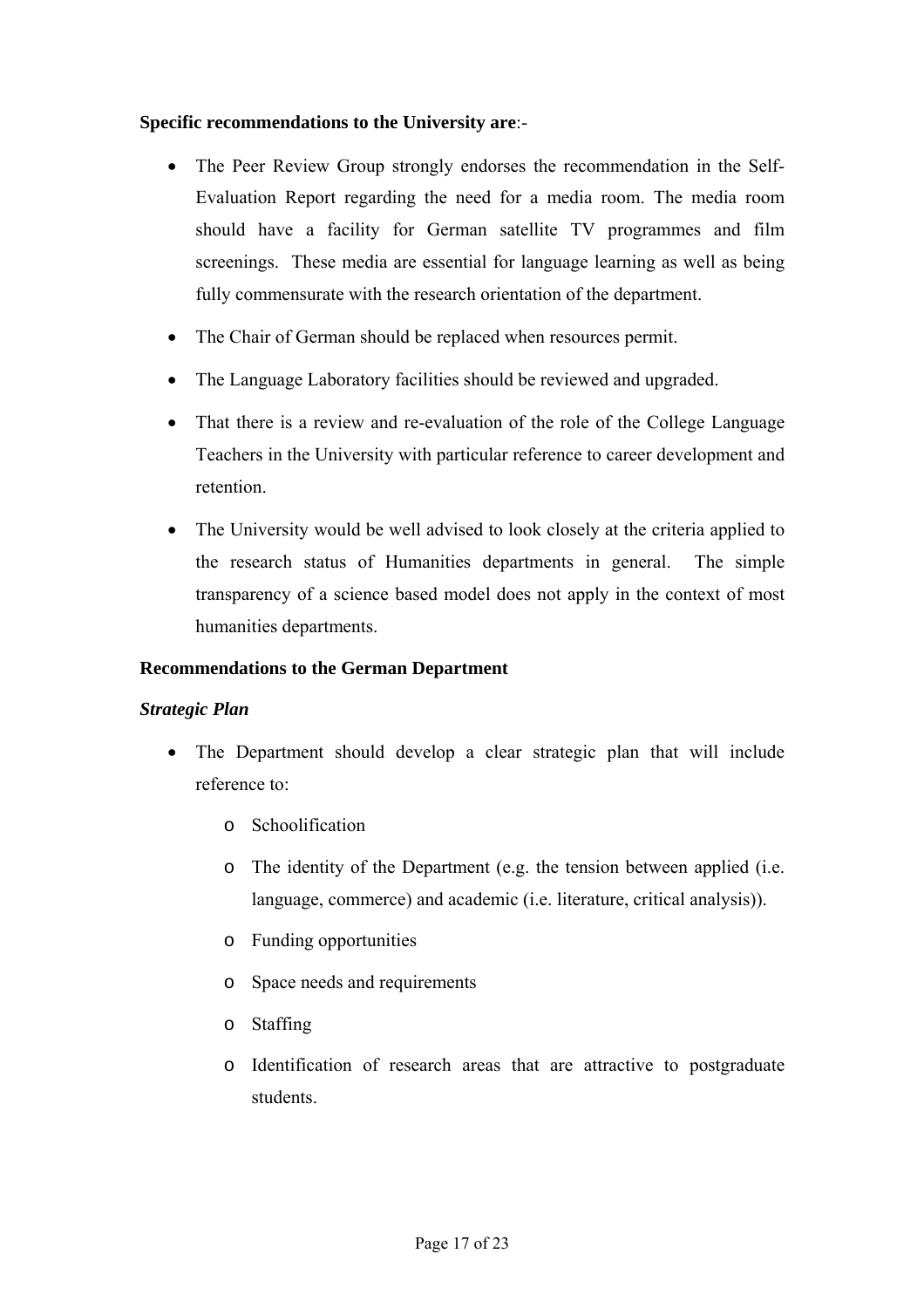# *Staffing*

• The Department should build its team around its strategy and recruit the two new permanent staff accordingly.

# *Teaching Provision*

- To ensure the retention of the BComm Degree with German, the German Department should develop modules that meet the needs of Commerce students more closely in acquiring business German and developing a knowledge of the German business environment. The Department might benefit from an investigation of what has been set up in NUI Galway in this area. There the Applied Language German courses for students of (a) Commerce and Economics, (b) Law, (c) Biotechnology and Sciences and (c) Engineering are geared strictly to the students' needs as "language for specific purposes". Only in German for Law students is there a literary element due to an express wish on the part of the students themselves, and takes the form of discussing literary texts with a legal dimension. Otherwise the courses are strictly applied and have no literary element. The First, Second, Third (Year Abroad) and Fourth Year courses in German for Commerce in NUI Galway can be downloaded from the webpage http://www.nuigalway.ie/german/bcomm.html. The designer and lecturer of this highly successful and popular course, Ms. Doris Devilly M.A., would be willing to act in an advisory capacity to the German Department UCC, if required to do so.
- In First Year BComm (International with German) particularly there should be an increase in language teaching contact hours from three hours per week to five hours per week, where this is not already provided. The additional hours should be used for the development of the students' oral skills. One contact hour should be supervised in the language laboratory.
- The Department should develop a clear policy on teaching through the target language.
- Where there is a clear demand for existing modules the Department should find ways to increase student fulltime equivalents by extending the provision of these modules to other students (e.g. Holocaust Studies).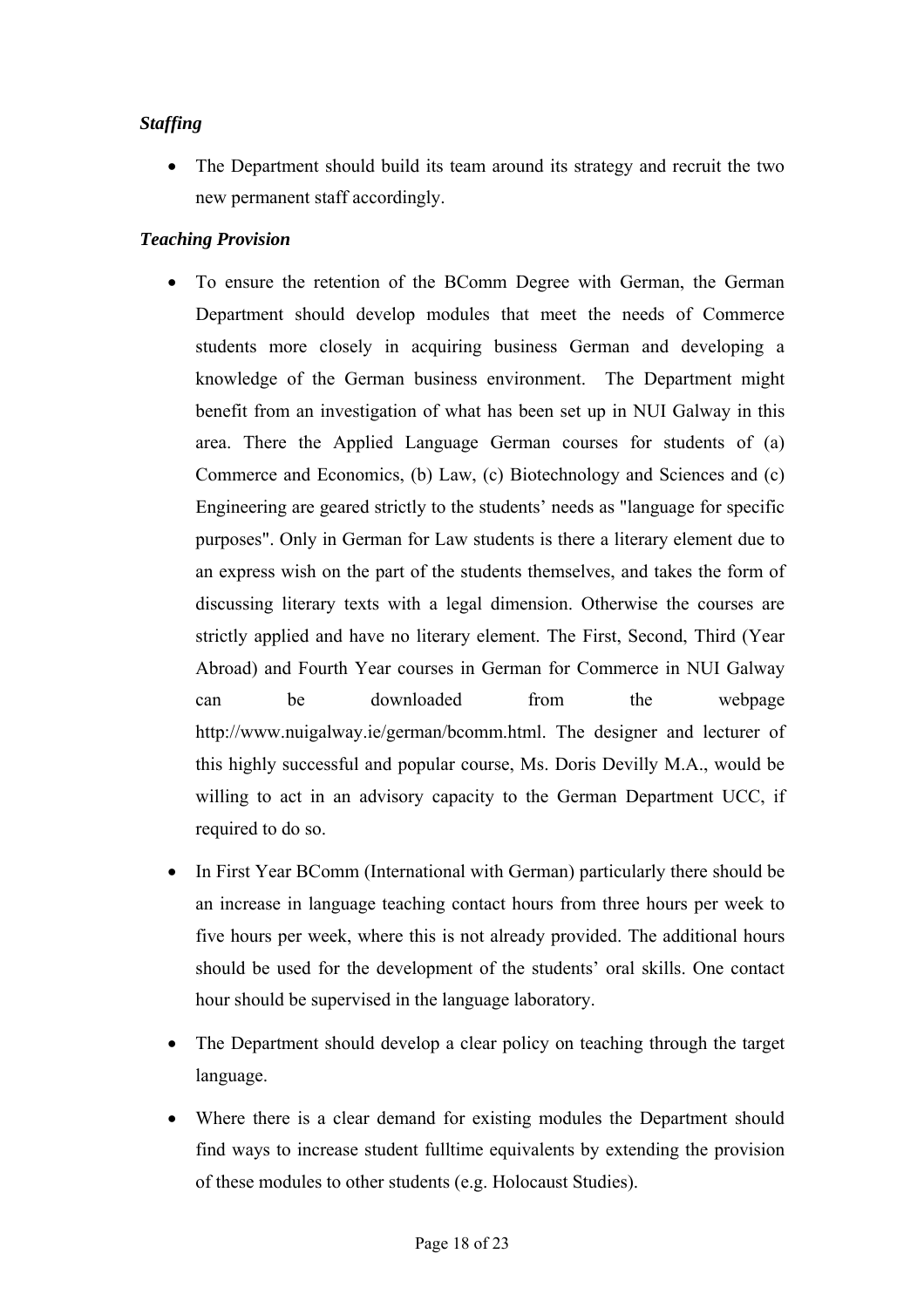- The Department should consider making the newly designed MA programme in German Studies accessible to evening students and so widening the pool of potential students.
- The University should consider changing the name of Language and Cultural Studies to BA International, a degree course with a built-in Third Year abroad.
- The Department should utilise the Erasmus mechanisms to ensure that all students go abroad – this is recommended very strongly.
- The Department should ensure that students are aware of library facilities and take part in library tours at the beginning of their courses.
- The Department should review its HDip programme and ensure the quality of the structure and of the teaching of the programme.

# *Collaborative Work*

- That the Department, in developing its future strategy, continues to actively pursue links with larger, student full-time equivalent-rich departments/schools in UCC in order to extend their range of interdisciplinary modules and in so doing increase the student full-time equivalent allocation to the Department.
- To attract students specialising in all fields of German, the Peer Review Group strongly suggests that the Department forges tighter bonds with the secondary schools in the area. Information visits to schools are useful, as well as summer sessions at UCC for secondary school students who are considering a career in German. The Peer Review Group suggests that these educational "university preview" sessions should be given free of charge; indeed, the DAAD would probably be very willing to support such ventures. This may work at the undergraduate level but also at the postgraduate level, as many teachers of German see the professional and financial benefit of pursuing a higher degree.
- In the context of the new appointments at Lecturer level, the Department should seriously consider including representatives on the interview panel from stakeholders with an interest in the applied side of the Department's activities such as Commerce and Law.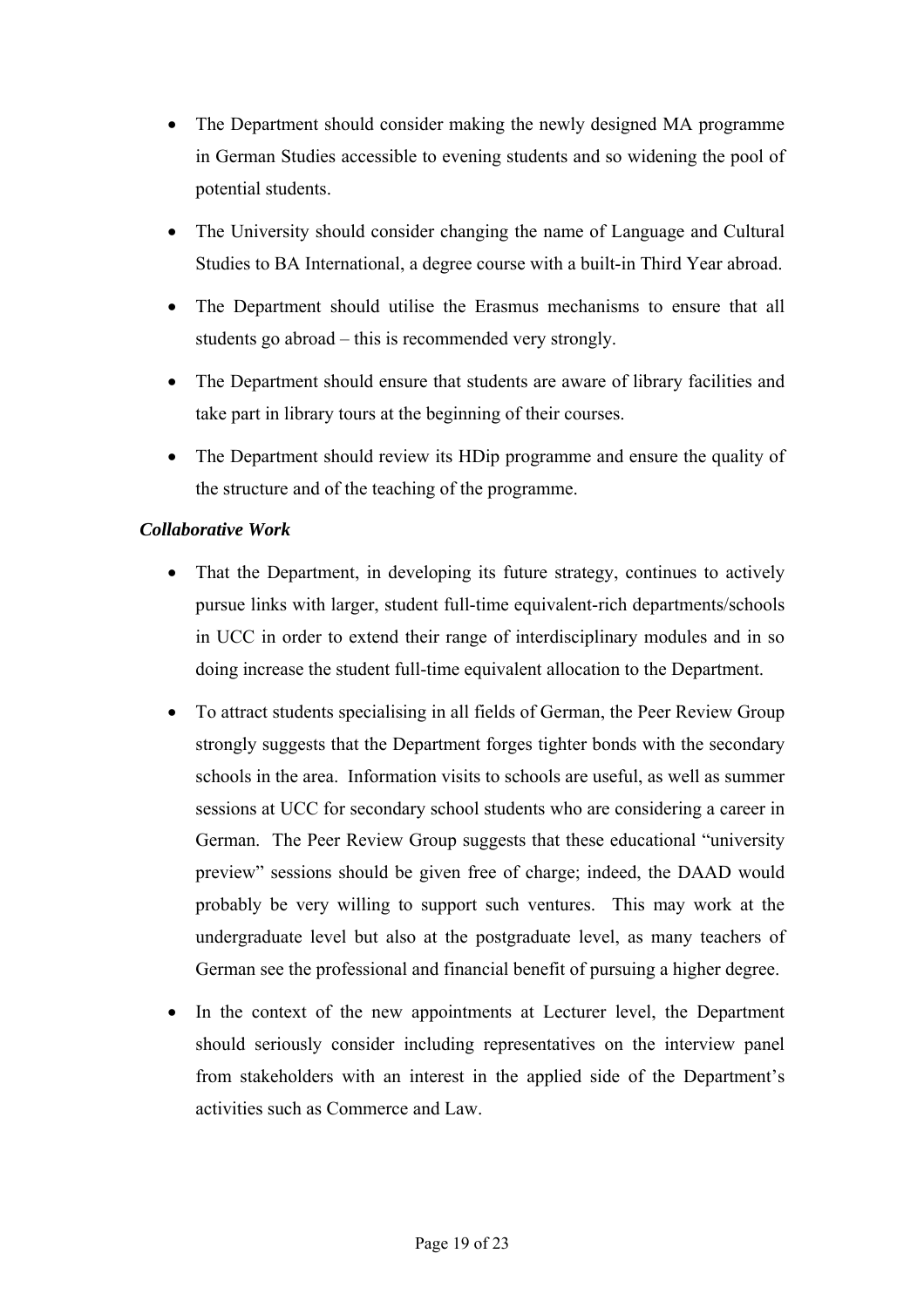- The Department should actively consider the formation of an interdisciplinary centre for literary and media research which might attract research funding and appeal to postgraduate students.
- That the Department consider the further expansion of their outreach activities to include other national and international institutions.

# *Funding*

- The Peer Review Group recommends that staff apply for external research funding and seek the support of the Research Office in doing so. These applications should be for both individual and group projects and include linkages with other departments.
- That the Department should seek research funding for library acquisition funds.
- That the Department pursue funding options for national and international students as outlined in the body of the text of this report.
- That the Department should actively seek opportunities for funding via the UCC Development Office.
- Put together list of alumni in consultation with Alumni Office for professional development.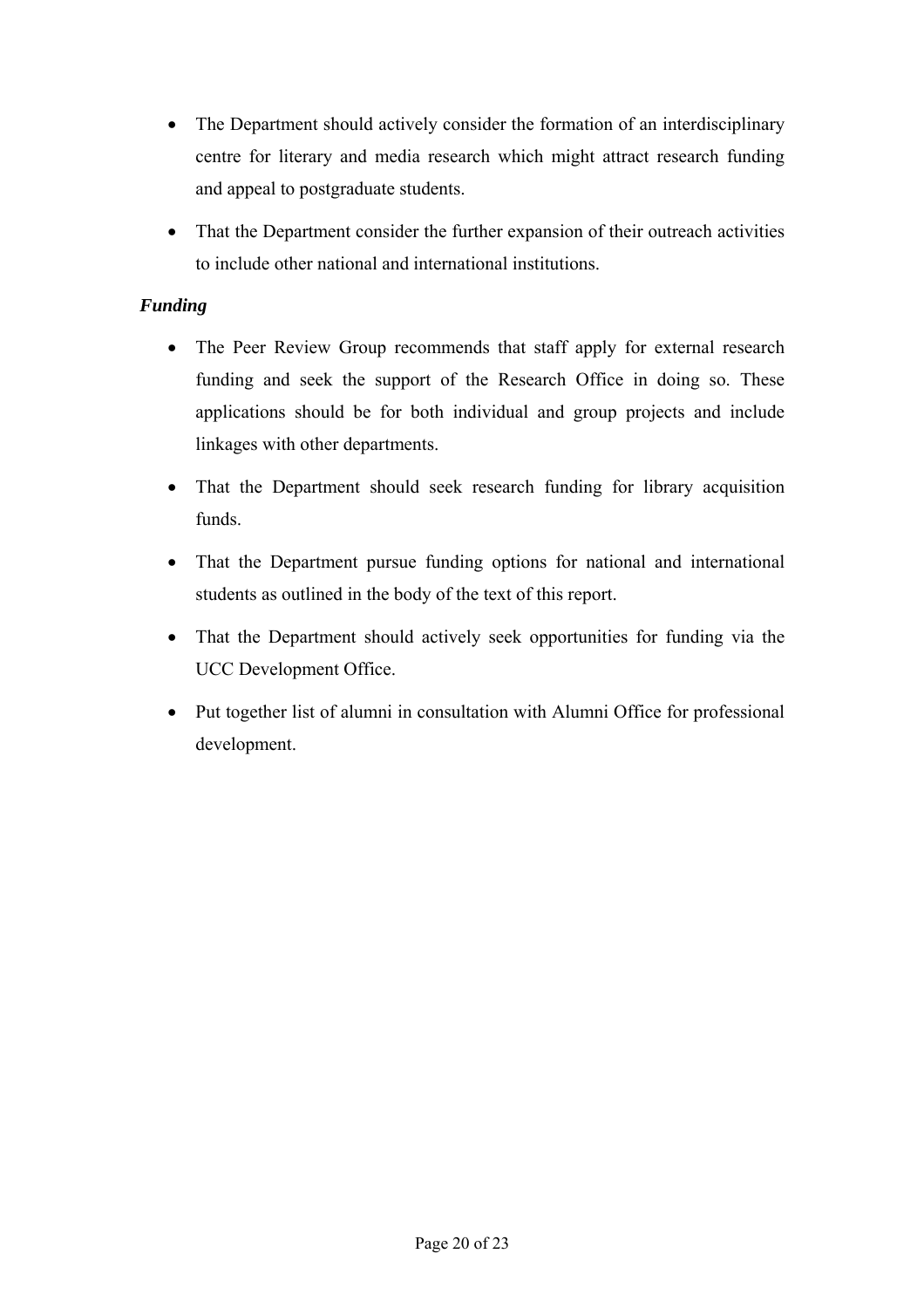# **Appendix A**

# **DEPARTMENT OF GERMAN**

# **PEER REVIEW GROUP SITE VISIT TIMETABLE**

# **In Summary**

| Wednesday 12 March: | The Peer Review Group arrives at the Kingsley Hotel for a<br>briefing from the Director of the Quality Promotion Unit,<br>followed by a meal with the Departmental Co-ordinating<br>Committee.                                                                                                                    |
|---------------------|-------------------------------------------------------------------------------------------------------------------------------------------------------------------------------------------------------------------------------------------------------------------------------------------------------------------|
| Thursday 13 March:  | The Peer Review Group considers the Self-Evaluation Report<br>and meets with departmental staff and student and stakeholder<br>representatives. A working private dinner is held that evening for<br>the Peer Review Group.                                                                                       |
| Friday 14 March:    | The Peer Review Group meets with relevant officers of UCC. An<br>exit presentation is given by the Peer Review Group to all<br>members of the department. A working private dinner is held that<br>evening for the Peer Review Group in order to finalise the report.<br>This is the final evening of the review. |
| Saturday 15 March:  | External Peer Review Group members depart.                                                                                                                                                                                                                                                                        |

| <b>Wednesday 12 March 2008</b>                                  |                                                                                                                                                                                                                                                                                                                                                                                                                             |
|-----------------------------------------------------------------|-----------------------------------------------------------------------------------------------------------------------------------------------------------------------------------------------------------------------------------------------------------------------------------------------------------------------------------------------------------------------------------------------------------------------------|
| $16.00 - 18.00$                                                 | Meeting of members of the Peer Review Group<br>Briefing by Director of Quality Promotion Unit, Dr. N. Ryan.<br>Appointment of Chair and Rapporteur.<br>Group agrees final work schedule and assignment of tasks for the following 2 days.<br>Views are exchanged and areas to be clarified or explored are identified.                                                                                                      |
| 19.00                                                           | Dinner for members of the Peer Review Group and Head of Department and<br>Departmental Co-ordinating Committee.<br>Departmental Co-ordinating Committee:<br>Ms. Ruth Bell<br>Ms. Christine Bremer<br>$\bullet$<br>Dr. Kerstin Fest<br>$\bullet$<br>Ms. Melanie Henry<br>$\bullet$<br>Dr. Gert Hofmann<br>$\bullet$<br>Ms. Anna Maria Mullally<br>$\bullet$<br>Dr. Claire O'Reilly<br>$\bullet$<br>Dr. Manfred Schewe (Head) |
| Thursday 13 March 2008<br>Venue: Bearra Room, Áras na Mac Léinn |                                                                                                                                                                                                                                                                                                                                                                                                                             |
| $08.30 - 09.00$                                                 | Convening of Peer Review Group and consideration of Self-Evaluation Report                                                                                                                                                                                                                                                                                                                                                  |
| $09.00 - 09.30$                                                 | Dr. Manfred Schewe, Head of Department                                                                                                                                                                                                                                                                                                                                                                                      |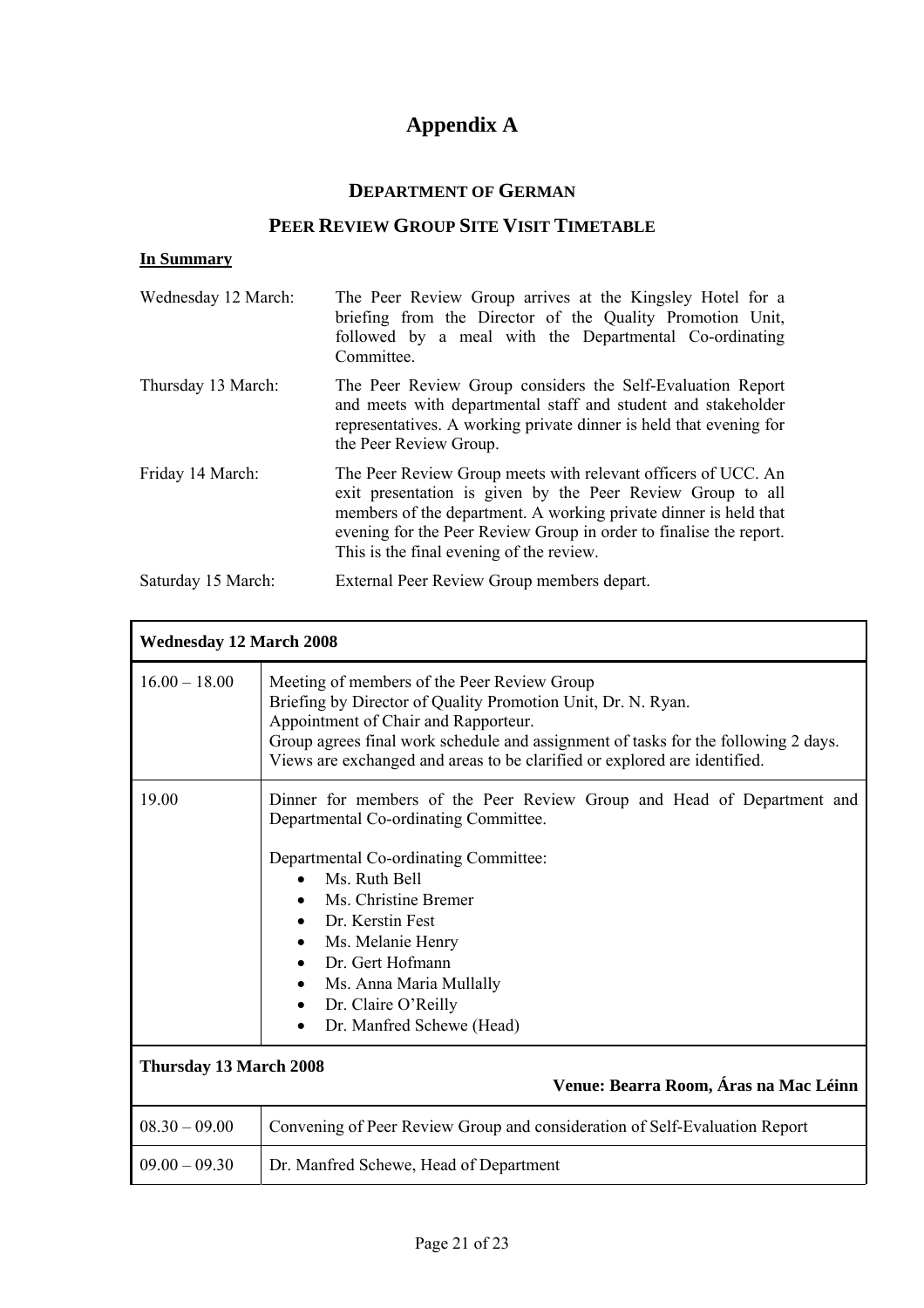| $09.30 - 10.30$ | All staff of the Department<br>Ms. Sabine Amann<br>Ms. Ruth Bell<br>Ms. Ditte Bellettre<br>Ms. Christine Bremer<br>Ms. Bernadette Cronin<br>Dr. Kerstin Fest<br>Ms. Deborah Fitzgibbon<br>Ms. Melanie Henry<br>Ms. Siobhan Mortell<br>Dr. Gert Hofmann<br>Ms. Anna Maria Mullally<br>Dr. Claire O'Reilly<br>Dr. Manfred Schewe<br>Ms. Barbara Siller  |
|-----------------|-------------------------------------------------------------------------------------------------------------------------------------------------------------------------------------------------------------------------------------------------------------------------------------------------------------------------------------------------------|
| $10.30 - 11.00$ | Tea/coffee                                                                                                                                                                                                                                                                                                                                            |
| $11.00 - 13.00$ | Private meetings of members of staff<br>11.00 Ms. Siobhan Mortell<br>11.15 Ms. Christine Bremer<br>11.30 Dr. Kerstin Fest<br>11.45 Ms. Barbara Siller<br>12.00 Dr. Gert Hofmann<br>12.15 Dr. Claire O'Reilly<br>12.30 Ms. Sabine Amann                                                                                                                |
| $13.00 - 14.00$ | Working private lunch for members of Peer Review Group                                                                                                                                                                                                                                                                                                |
| $14.00 - 14.30$ | Visit by Professors Burke and Weissberg to core facilities of Department, escorted by<br>Dr. Manfred Schewe, Head and Dr. Gert Hoffman                                                                                                                                                                                                                |
| $14.30 - 15.00$ | Representatives of $1st$ Year BA Students<br>Pavla Cervinkova<br>Laura Cuesta<br>Philip Day<br>Sinead O'Connor<br>Robert Fehily<br>Moira Hasenfuß<br>Gergana Todorowa<br>Sarah Whyte                                                                                                                                                                  |
| $15.00 - 15.30$ | Representatives of $2nd$ and Final Year BA Students<br>Caroline Fox<br><b>Aislinn Barry</b><br>Gosia Blachinska Boybay<br>Danielle O'Donovan<br>Mary Groarke<br><b>Emily Kennedy</b><br>Gemma Slattery                                                                                                                                                |
| $15.30 - 15.45$ | Tea/coffee break                                                                                                                                                                                                                                                                                                                                      |
| $15.45 - 16.15$ | <u>Representatives of <math>1^{\underline{st}}</math>, <math>2^{\underline{nd}}</math> and Final Year BComm (International) Students</u><br>and $1^{\underline{st}}$ , $2^{\underline{nd}}$ and Final Year BCL Law & German Students                                                                                                                  |
|                 | Michelle Dalton<br>Conn Donovan<br><b>Mark Hastings</b><br>Louise Heenan<br>Jayne O'Connell<br>Sarah Quinn<br>Frank Ryan                                                                                                                                                                                                                              |
| $16.15 - 16.45$ | Professor Paul Giller, Registrar & Senior Vice-President                                                                                                                                                                                                                                                                                              |
| $17.00 - 18.30$ | Representatives of recent graduates and employers<br>Ms. Mary Bayer - School Teacher<br>Mr. John Burns - Past Graduate<br>Ms. Alison Dennehy - Past Graduate<br>Ms. Kara Gibbons - Past Graduate<br>Ms. Sharon Gillane - School Teacher<br>Ms. Aine Higgins - School Teacher<br>Ms. Fenella Murphy - Past Graduate<br>Ms. Sinead Ring - Past Graduate |